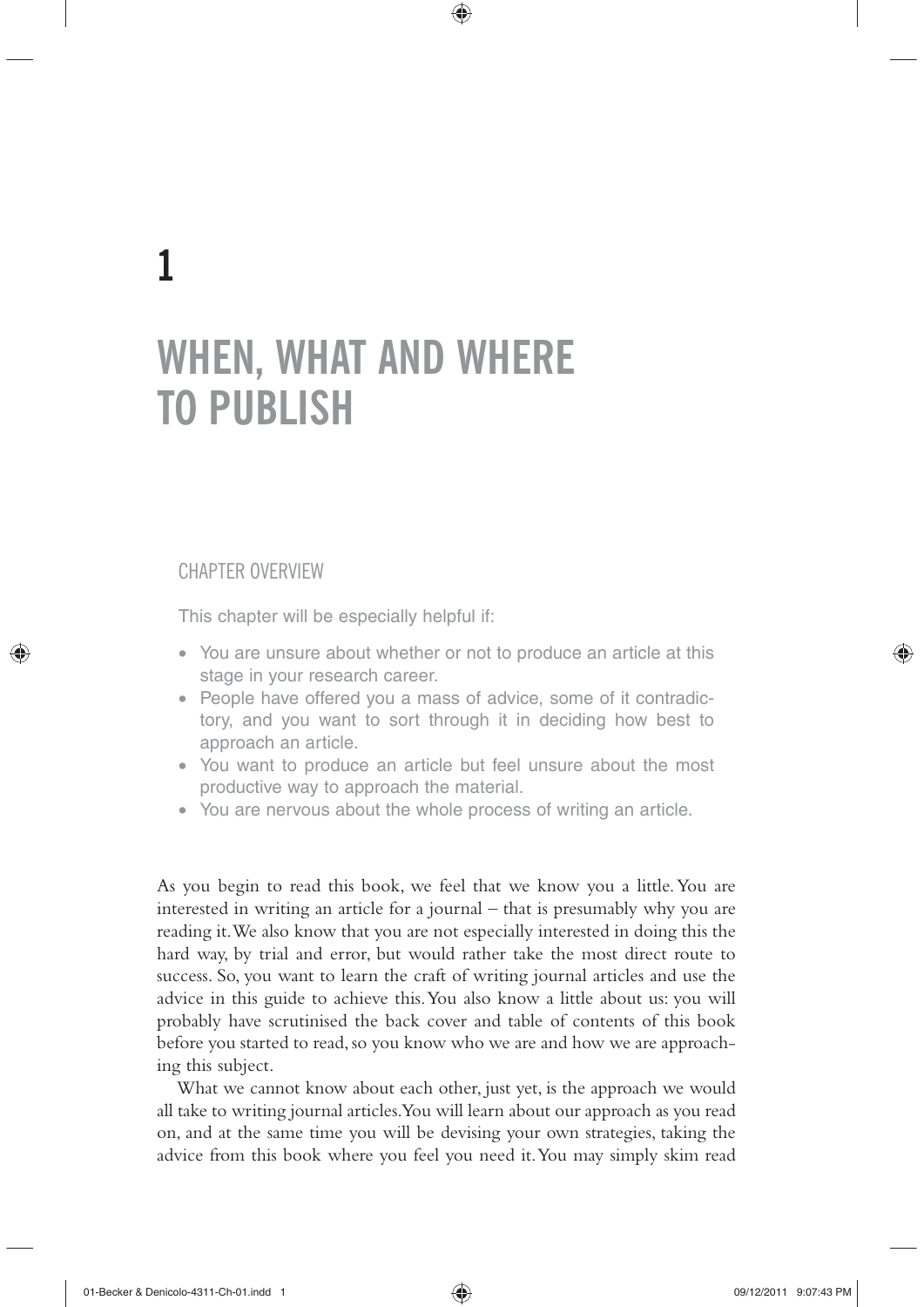some sections (you might not, for example, be suffering from writer's block) whilst others will be beside you as you plan, form and write your article.

⊕

We cannot know how far you are along your journey to a completed article. Perhaps you have submitted an article in the past and not been successful, or you might have several articles published but want help with one aspect of the process which you find burdensome. You may well, of course, be facing the challenge of writing your very first journal article. It is for this reason that we have structured this book so as to take you from the very first stage of the process right through to the end of your article and beyond. We might not be your constant companions on the journey, but we hope that you will return to the book again and again as each new challenge arises.

What we do not need to know about you is your specific situation. This guide has been designed to support any scholar who is interested in this field, whether you are a research student in the early stages, or a more experienced postgraduate, whether you are an early career researcher or an academic with far more experience. Indeed, you might not be in academia at all. We refer throughout to supervisors and mentors. You might have a doctoral supervisor, you might have a research mentor, but really we mean here anyone who you feel is offering you advice on your development as a researcher, and this could be several people in your life. The examples we have used have been drawn from many disciplines and the advice is relevant to writers regardless of their first language or the location of their institution.

It is worth us pointing out at the outset that, whilst our focus in this guide is on helping you to produce a successful article, it will soon become clear to you that the advice we offer is relevant well beyond this task. Many forms of writing require you to work through the stages we outline throughout this book, so you may find that you return to it repeatedly, in writing research bids, producing a book chapter or monograph, preparing a conference paper, indeed, whenever you are required to disseminate your research through the written word.

The first question to ask yourself is, funnily enough, the one most easily and often overlooked. Why do you want to write a journal article? It may seem like asking the obvious – of course you want, and need, to become a published scholar – but your motivation for writing will have a significant effect upon the early stages of your journey. You need to be clear about why you are writing so that you can ensure that you end up in the right place, with the right article, at the right time.

# **WHY ARE YOU GOING TO WRITE AN ARTICLE?**

If you spend a little time now considering your reasons for writing an article you will be able to take control of the situation and move ahead effectively. We have listed below some of the most common motivations for beginning on a journal article, and then we offer you some advice on each situation.

↔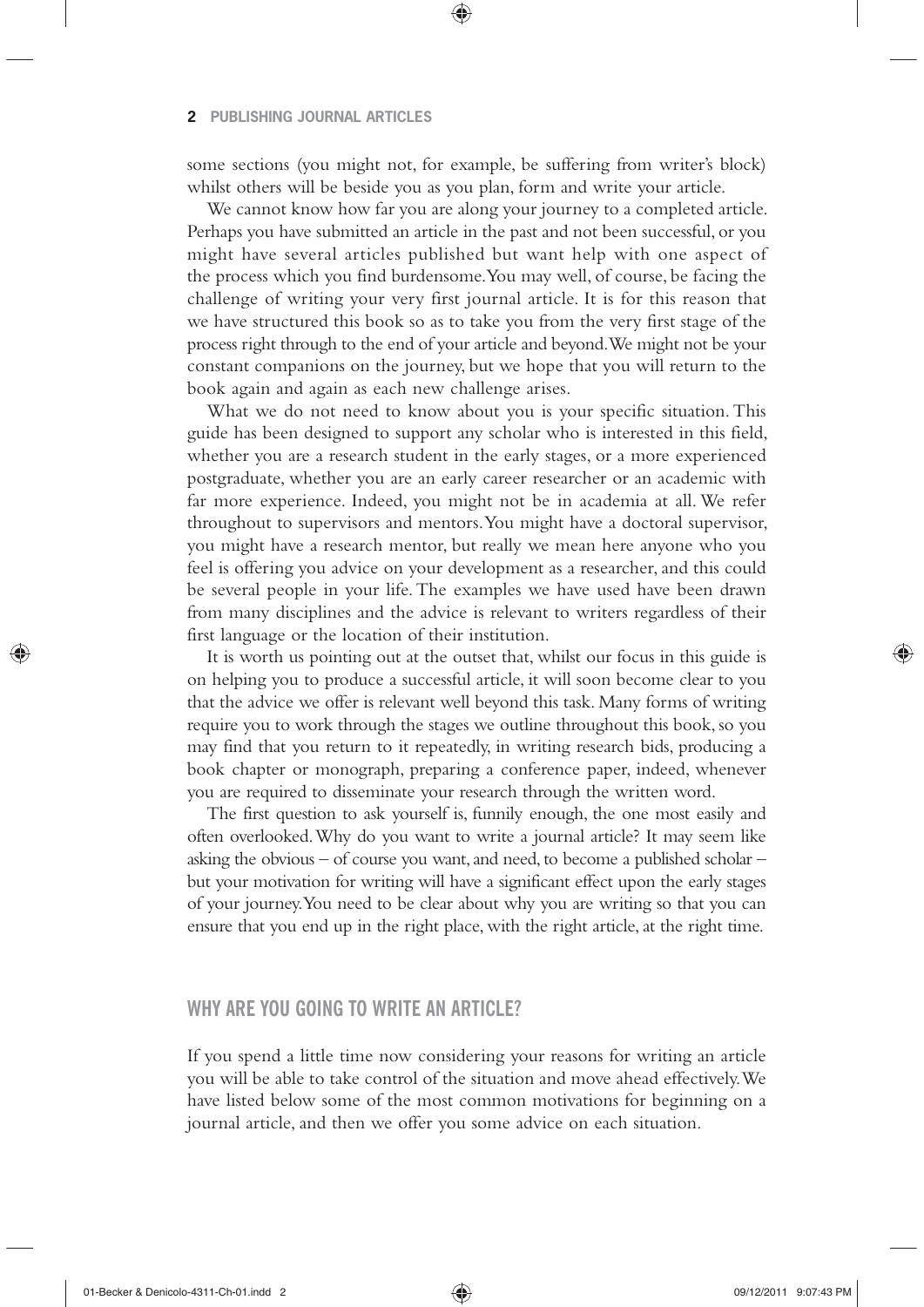#### **WHEN, WHAT AND WHERE TO PUBLISH 3**

You have been told that a chapter or essay would make a good article.

◈

- You think it will advance your academic career.
- You hope it will help your career outside academia.
- v Everyone else seems to do it.
- You want your ideas to reach a wider audience.
- You hope to increase your academic network.
- You enjoy writing.

It may be that several of these factors have come together to make writing a journal article seem like the next logical step in your career as a scholar. Let us look at each in turn.

# **YOU HAVE BEEN TOLD THAT A CHAPTER OR ESSAY WOULD MAKE A GOOD ARTICLE**

This is an exciting position to be in, having work which you produced with no thought of publication being considered as worthy of publication. You will, naturally, feel flattered that it is so admired and you will want to get on with publishing it. This may be the best option, of course, but you are unlikely to be able simply to send off your piece and expect it to be snapped up by a journal publisher. There are advantages and challenges to this situation, and a clear way forward:

#### **ADVANTAGES**

↔

The work already exists, so you are not starting from scratch, which could make the process easier. In reality, although this will rightly boost your confidence, you will still have challenges to face.

# **CHALLENGES**

Because the work already exists in one form (as a chapter of your dissertation or thesis, for example) it can be far more difficult than you might expect to convert it into an article. Your readership is going to be different and it will be read out of its original context, so you will need to turn it into a free standing article rather than an embedded piece of writing.

# **MOVING ON**

Although you have the advantage of material which you have already written, you will need to deconstruct the work, identifying the salient points and reworking them to create an article which is fit for purpose.

#### **GETTING HELP**

You will find the sections on adapting your work in the next chapter especially useful.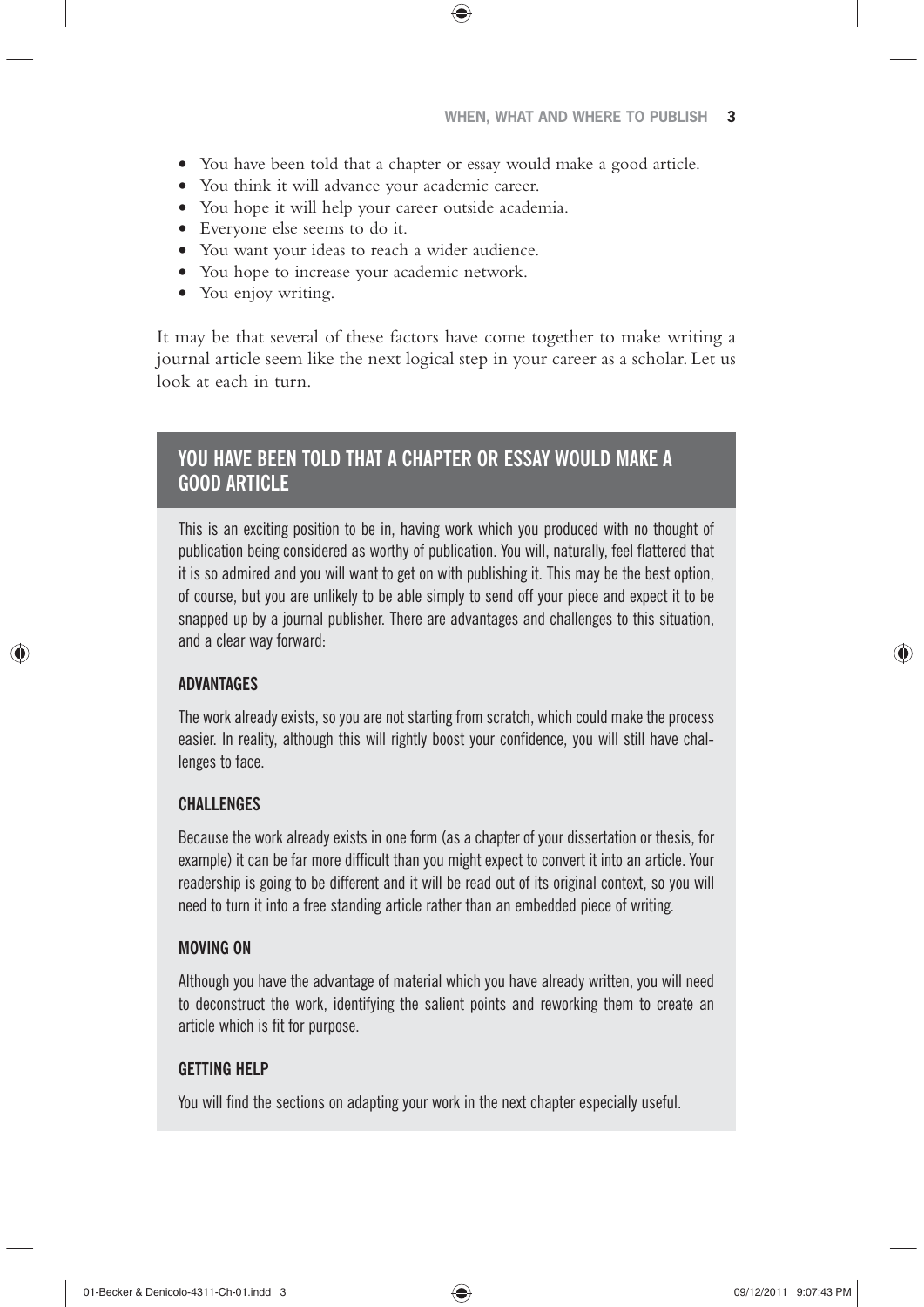# **YOU THINK IT WILL ADVANCE YOUR ACADEMIC CAREER**

And why should you not think this? We hear all the time about the importance of publishing within academia, and it is certainly taken as a measure of research success. Much of the funding for any institution comes from forms of research assessment which rely on publications as an indication of research activity.

◈

# **ADVANTAGES**

Publication of a journal article will get your name out there and so will increase your standing in the academic community. It will therefore be a benefit to your career.

# **CHALLENGES**

In an environment under ever increasing funding pressure, you absolutely must ensure that you are publishing at the right time for you, and in the right place. You will need to analyse how much time you can dedicate to writing an article amongst all of the other competing demands on your time and prioritise it accordingly. You also must, absolutely must, seek advice. Your article, and so your reputation, will be judged not only on its content, but also on where it is published, and this is going to be vital if you are to get the maximum benefit for your efforts.

# **MOVING ON**

↔

Seek support and guidance from your supervisor or mentor, from your colleagues, from any research advisory board within your institution. Make sure that you are perfectly clear about the benefits of publication before you begin to write the article itself.

# **GETTING HELP**

Before you seek advice you will probably want to have an idea of what you might publish. The early chapters of this guide will help you in this, and we would recommend that you do not go beyond the early planning stages before you work on the placement of your article. It makes much more sense to write with a target journal in mind than to write it and then have to adapt the work at a later stage.

# **YOU HOPE IT WILL HELP YOUR CAREER OUTSIDE ACADEMIA**

In some ways you are on safer ground here. If you are already working in a professional area with which you are familiar, you are likely to be fully aware of the type of publication you need to target, and the benefits which will accrue from publishing an article in your field.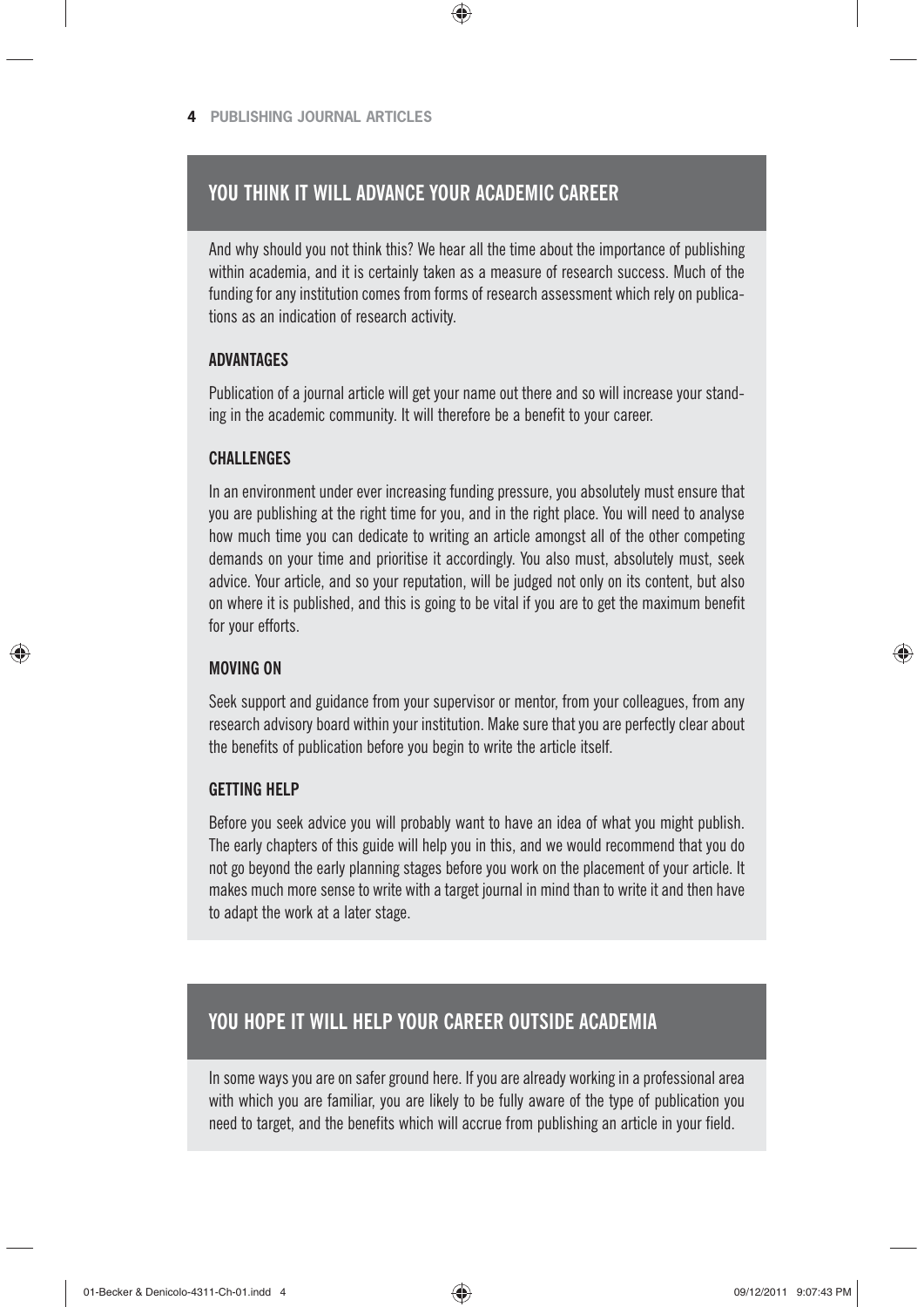## **ADVANTAGES**

You know your area, the competition might be a little less fierce in trying to place your article (depending upon your professional area) and you can be clear about your target readership.

⊕

## **CHALLENGES**

If you are aiming at a profession subsequent to your academic research, rather than working in it already, you will need to carry out the same level of research as we have suggested above, so that you can guarantee that you are targeting the best journal for your ambitions and your research area.

# **MOVING ON**

Your focus cannot be entirely on your research: you will need to spend time assessing the market in professional journals in your field to see what might appeal to that readership. It may be more likely that you will have to focus on just one aspect of just one part of your research and work it up into an article which will be of greatest interest to your chosen readership.

# **GETTING HELP**

◈

The support within academia will be the same as above, your supervisor or mentor, your research colleagues and so on, but you will also need support from your profession. Canvas the widest possible range of opinion from those you think will have the 'inside information' on where and what to publish.

# **EVERYONE ELSE SEEMS TO DO IT**

It can sometimes seem as if scholars are constantly writing articles, throwing them off at a moment's notice every day of the academic week. This is just not the case. We think that the ratio of article talked about as being 'in the pipeline' as compared to those actually written, let alone published, is at least four to one. So, you are going to have to cut through the mythology and find out what is really happening in your area of expertise. In some areas and within some institutions, for example, it is far more common to produce full texts, either monographs (single authored books) or jointly published volumes, than articles. In other areas, articles are the norm.

# **ADVANTAGES**

If you find that it is the case that articles are the most usual route to publication in your field, and that there are many of them published each year, this could mean that you have fertile ground for your publication, with plenty of journals being published in your area, all of which need to include articles.

*(Continued)*

01-Becker & Denicolo-4311-Ch-01.indd 5 09/12/2011 9:07:43 PM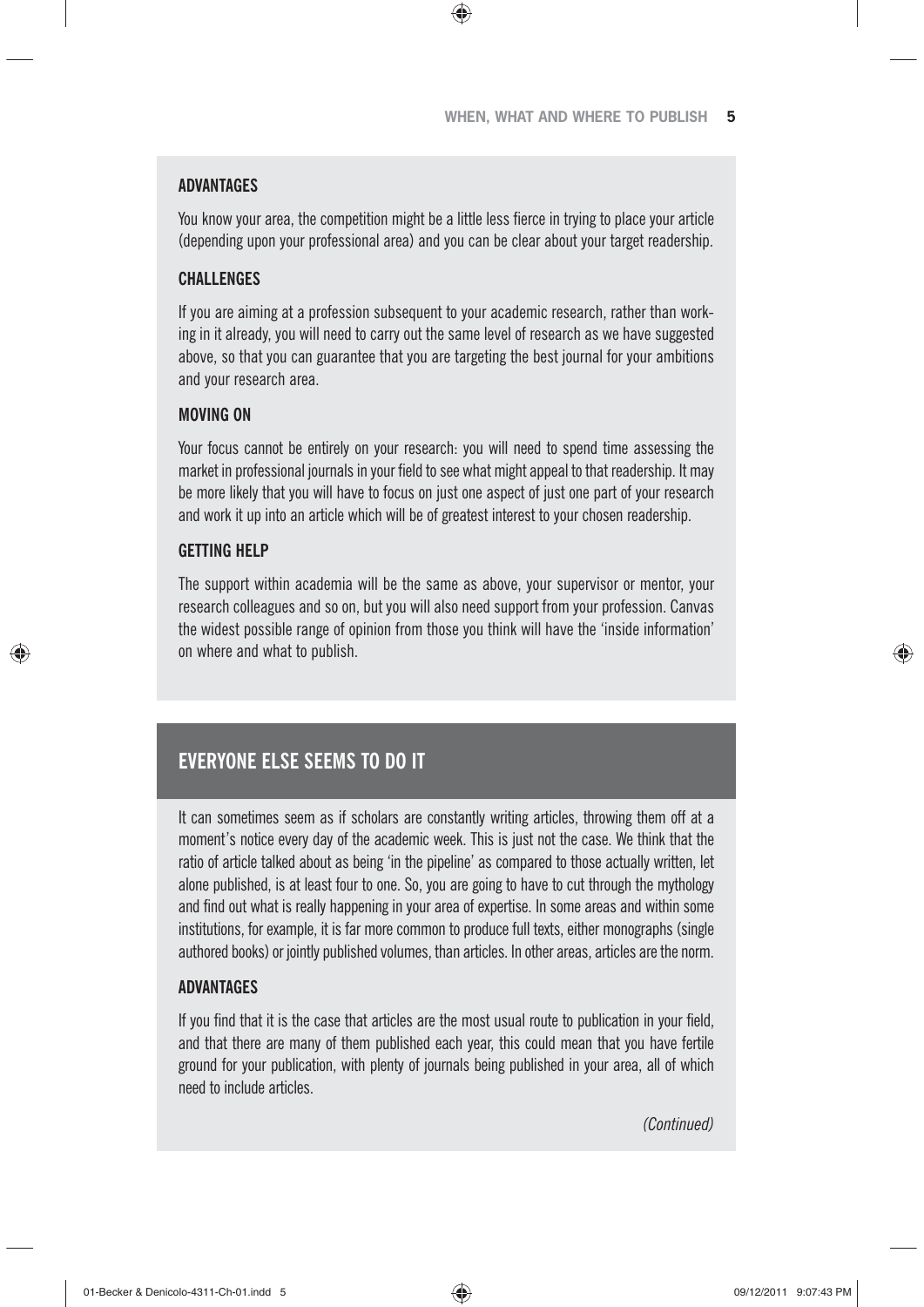# *(Continued)*

# **CHALLENGES**

These are an obvious corollary of the advantages: many eager scholars clamouring to find publishers could mean stiff competition.

⊕

# **MOVING ON**

You will have to be astute about the approach that you take. However mainstream your research area, be prepared to be adaptable in order to produce an article which might not reflect the main body of your research, but which will capture the imagination of journal editors.

#### **GETTING HELP**

Your greatest source of help, beyond this guide, will be the journals themselves. Researching each journal and reading copious back copies will give you a good feel not only for what topics and approaches have been popular in the past, but also give you a good feel for the current direction of the journal. This can seem like a time-consuming distraction, but it is a far better use of your time than simply writing an article and then waiting in vain for someone to publish it.

# **YOU WANT YOUR IDEAS TO REACH A WIDER AUDIENCE**

This is perhaps the most natural reason for wanting to write an article: dissemination is the natural instinct of most scholars, and it provides a powerful motivation to write and be published.

# **ADVANTAGES**

◈

Your motivation will be high and you will enjoy following the guidance in this book as a way to increase your effectiveness and chances of publication. Your natural research excitement should come through in your writing.

# **CHALLENGES**

In your enthusiasm for disseminating your ideas, you might overburden your article with every single research idea you have. This will inevitably lead to a cramped and superficial article, even if you are in the early stages of your research career.

## **MOVING ON**

Whilst you can give yourself fairly free rein to let your passion for your research show through at the writing stage of the process, try to curb your excitement a little in the early stages, as you plan your article and select material.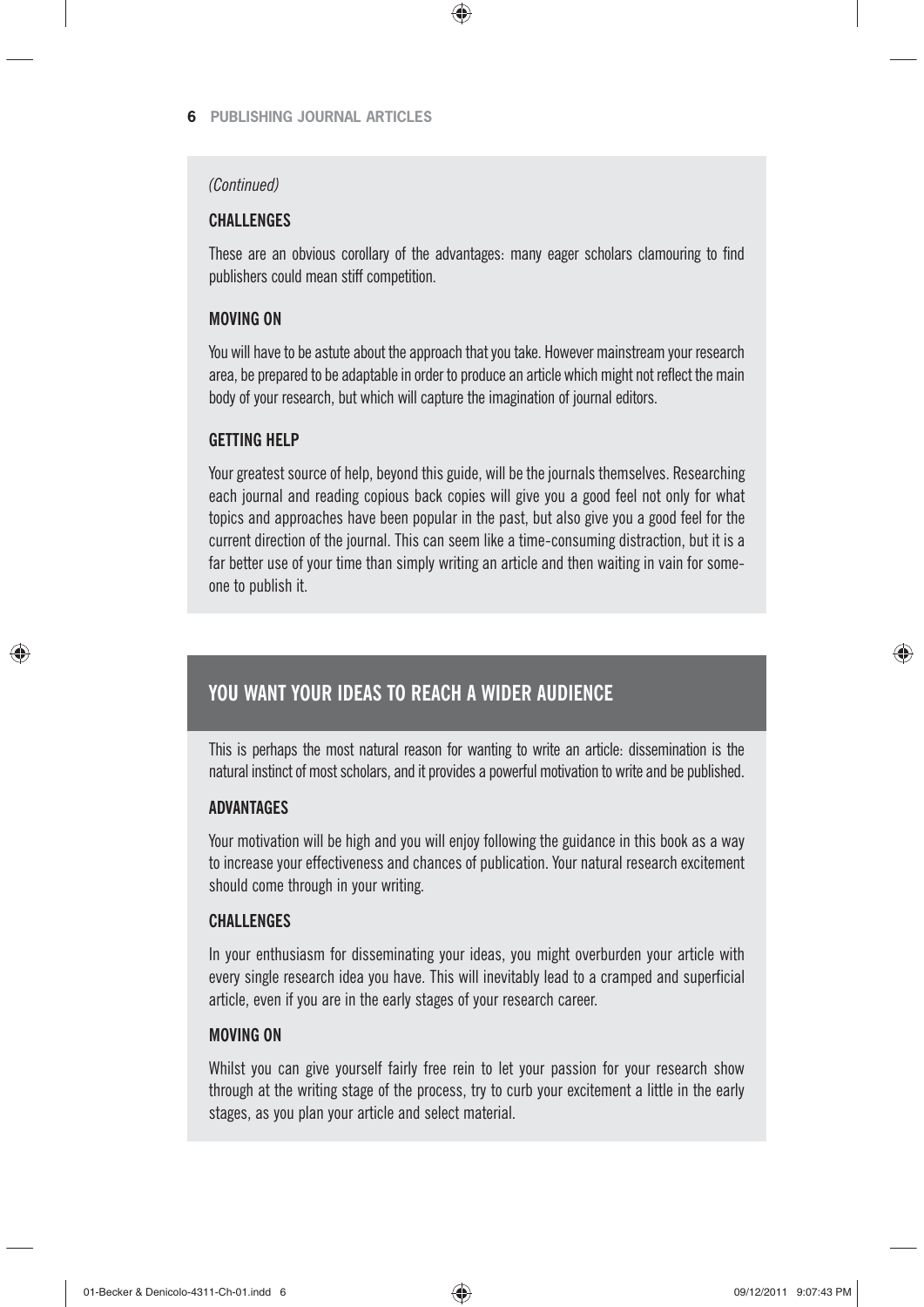# **GETTING HELP**

It can be difficult to assess how much material would make for a good article unless you have plenty of experience, and it can be demoralising and difficult to have to reduce the content of an article significantly once it has been written. Use the planning advice in this book to produce a communication platform. Discuss your plan in detail with those around you, aiming to cut the ideas down to a size and shape which fits the journal you have in mind. Although seeing your article in print is going to be a thrill regardless of where it is published, try not to stint on the time you spend researching journals: your work deserves the best possible showcase.

◈

# **YOU HOPE TO INCREASE YOUR ACADEMIC NETWORK**

In this respect, journal articles can work in a similar way to giving papers or presentations at conferences: fellow scholars from all over the world may contact you as a result, and you can increase your academic network significantly in this way.

#### **ADVANTAGES**

↔

You will increase your network, and if this is your primary aim you need to ensure that the topic on which you publish is one in which you have a 'live', active interest, rather than one which you worked on some time ago and which is of only limited relevance to your current research activity.

# **CHALLENGES**

You will need to strive to create an 'open' article, one which raises questions and thought provoking challenges in the readers. If you appear simply to be trying to offer the 'last word' in an area (impossible in any case in reality) you are less likely to invite comment and so will not boost your academic network as much as you might have hoped.

#### **MOVING ON**

This need not be a great challenge, as long as you remember in the planning stages to introduce an 'open' aspect to your article.

#### **GETTING HELP**

Conferences, research seminars and symposia can help here. If you are happy to present an early version of your article to your colleagues and fellow researchers, you will get a good idea of how lively the response to your article will be.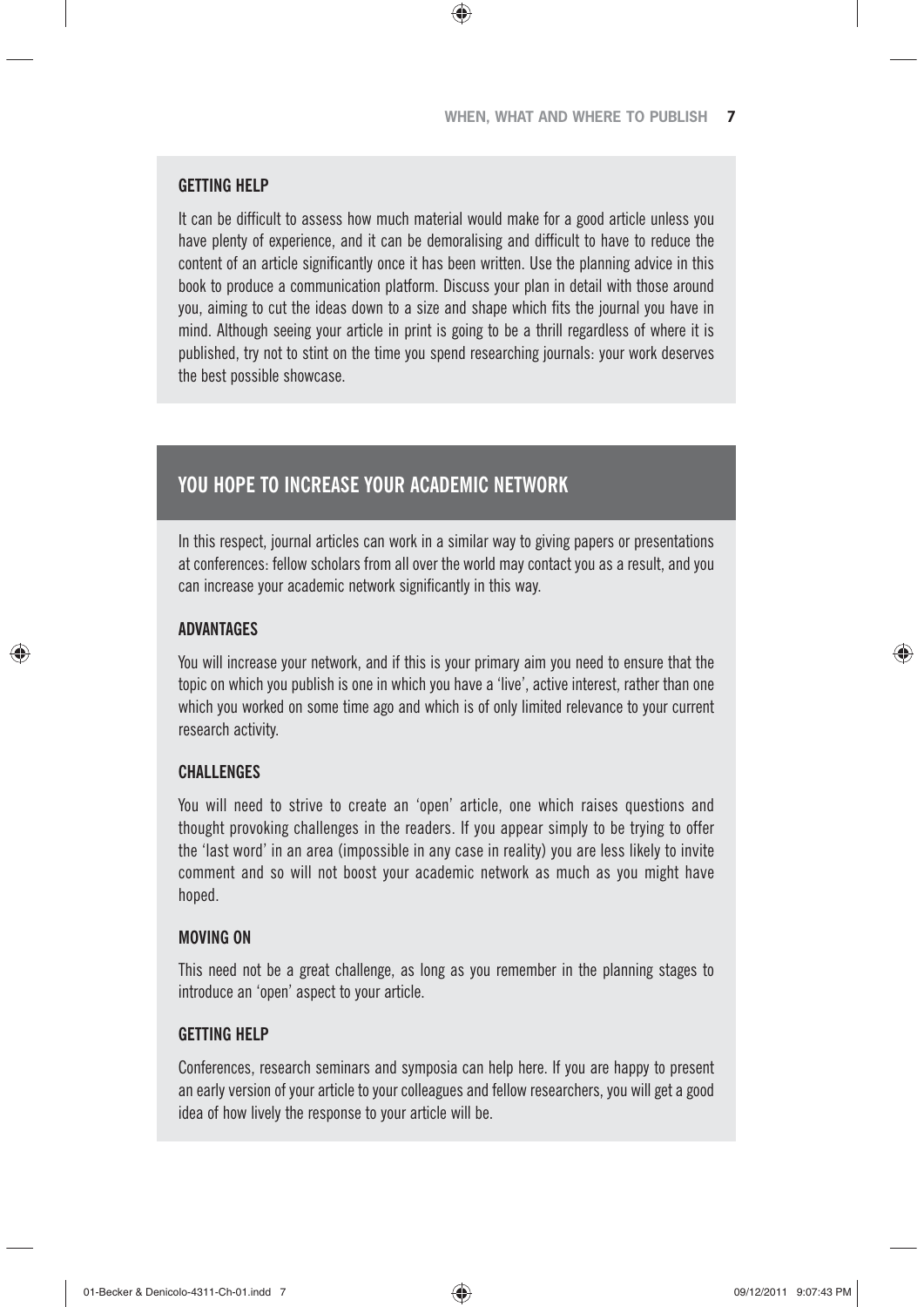# **YOU ENJOY WRITING**

It is hard to fault a love of writing as a reason to produce a journal article: you have an enjoyable and satisfying time ahead of you!

⊕

# **ADVANTAGES**

It is surprising how many scholars actually do not especially enjoy the process of writing, so if you know that you are not one of them you have an automatic advantage when it comes to crafting a journal article.

# **CHALLENGES**

Your natural love of writing can lead you astray dramatically. What starts out as a journal article can rapidly become an embryonic monograph almost without you noticing.

# **MOVING ON**

You must exert a strict discipline over yourself. However much you enjoy writing, and however much you are convinced that your potential readers would be interested in a fascinating point you are making, a journal article presents a restricted space in which to write. You must plan meticulously and (perhaps more challengingly) you must stick firmly to your plan, regardless of temptation.

#### **GETTING HELP**

↔

Focus on the planning chapters of this book before you go on to study in any detail the sections on writing. If you find that you simply cannot seem to stay within a word count, try introducing another stage in the process. Take your plan and expand it to the full article, but only in bullet points. Then expand each bullet point into beautiful writing, but refuse to allow yourself to introduce even one single extra piece of information.

# **WHEN SHOULD YOU WRITE AN ARTICLE?**

The obvious initial response to this question is *now.* You have decided that you want to write an article. You feel that you should be aiming for publication. You have bought this book, so is that not the only possible answer to the question? You are probably right to answer 'now'. It takes an inordinate amount of time for an article to go from writing to publication and your academic reputation, perhaps your career advancement, relies on you publishing. We spend much of our lives urging our research students to get out there and share their work with the world, fully aware of the pitfalls of ignoring this important aspect of the life of a scholar. If you are aware that you have already left it a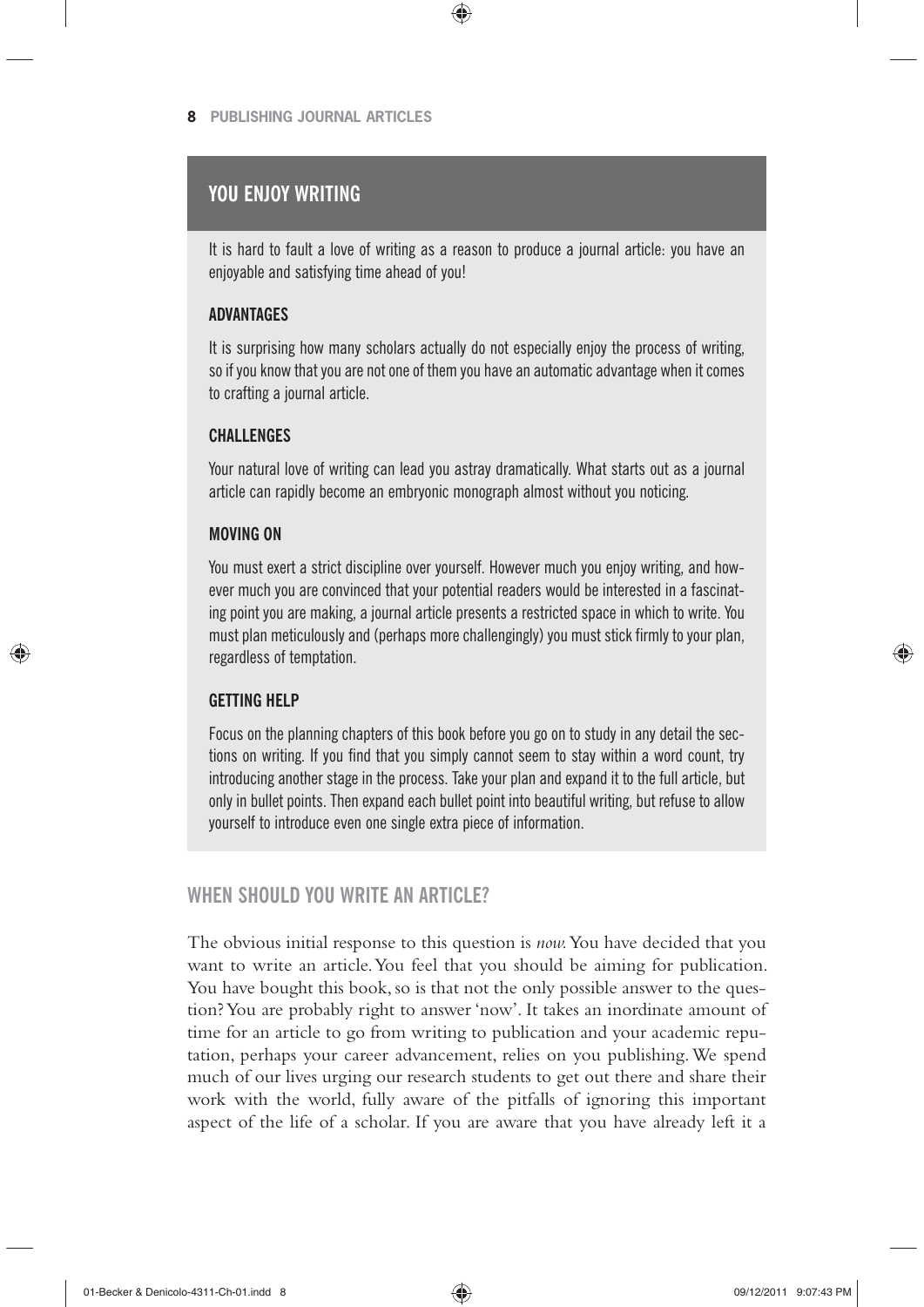#### **WHEN, WHAT AND WHERE TO PUBLISH 9**

little later than you had hoped, or if you are being strongly advised by your supervisor or mentor to begin the process, then you need do nothing more than plunge into this guide and begin on the road to an article. However, if you feel, having taken advice, that you have some leeway as to when to start on your next, or perhaps your first, article, then this checklist might help you.

◈

# **Before you take the plunge**

- 1 Putting aside any everyday moans and groans about overwork, do you have time to begin on an article right now?
- 2 Are there no other competing demands upon your attention which you feel would harm your work if they were neglected a little in favour of writing an article?
- 3 Does your subject area tend to favour articles over books as the most desirable form of publication?
- 4 Do you have the germ of an idea, and some research material to support it, which you feel would make a good article?
- 5 Do you have a good sense of where you can most advantageously submit your article for publication?
- 6 Do you know the best way to approach your chosen journal? Does it offer guidance on this (either in the journal itself or on its website) and are you clear about how to approach it? If not, can your supervisor or mentor offer guidance on this?
- 7 Do you tend to write in short bursts, mulling your thoughts over in between periods of writing?

If you have answered 'yes' to all of these questions, you are ready to go and can happily read on, knowing that this is a good time to begin your article. If you have answered 'no' to any of the questions, it does not necessarily mean that you should not go ahead now, but it would be worth reading our guidance below first:

## *1 I do not have the time to write an article now*

The good news is that very few academics feel they have the time to produce an article right now – ever. Yet they have to do it, so how? The secret is to assume that there will never be a perfect time to set aside the space to write an article, and then focus on how you work best. If you are happy to devote the time to planning an article, it is then possible to write it in small sections, allowing yourself just an hour or so for each writing session. This is often advocated nowadays as the most productive way for academics to write. However, if you know that this simply would not work for you, you will need

↔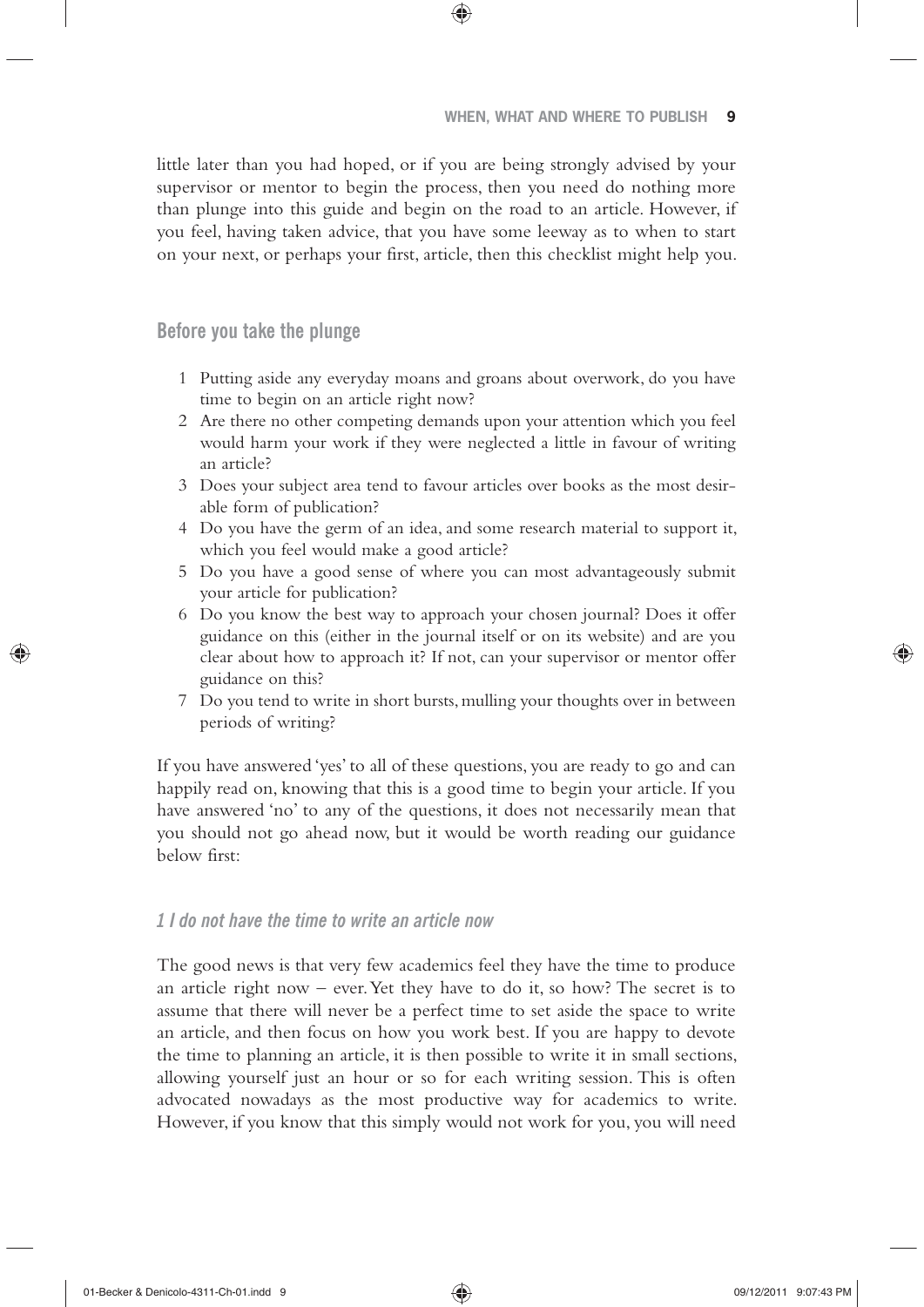to plan your time so that you can move around your research and other commitments until you reach the point where you can allow yourself enough time to concentrate simply on writing, and you will blank this time out firmly in your diary. This may put off the moment when you actually begin to write, but it will ensure that you can write with total concentration and at some speed once you begin.

❀

#### *2 It will harm my research progress if I take time to write an article now*

This is a similar concern to the one expressed above, but suggests that you have analysed your situation and come to a studied conclusion about your commitments, rather than simply suffering from the crowded timetables under which many academics labour on a daily basis. Before you abandon the idea of writing an article altogether, work with your supervisor or mentor to ensure that your perception is, indeed, correct. In this way you can postpone writing an article safe in the knowledge that you are doing the right thing. Of course, the secret to success in these circumstances is to postpone the challenge rather than abandoning it altogether. Before you know it, several months will have slid by, so make sure that you have a deadline for coming back and revisiting the question of when you should begin.

#### *3 Writing a book would be a more advantageous aim in my discipline*

It is never safe to assume that this is the case simply on the basis of casual conversations or a general 'feel' for your area. You will need to investigate this as thoroughly as possible, at the very least by talking to your supervisor or mentor and your head of department or school. If it does genuinely seem to be the case that you should focus your energy on producing a full text, you might find yourself in a conundrum. It may be that you will not be in a position to produce a full-length monograph until much later in your research, so consider instead the option of contributing to a joint authored publication, in which case much of the advice offered in this guide will be of relevance to you. Do also make sure that you keep an eye on the situation: it may change and you will need to be ready to change your writing strategy in line with developments.

# *4 I do not have an idea, or enough material, for an article*

This is so unlikely to be the case that we feel we can almost dismiss it out of hand. Except, of course, that it is a very real concern for many facing their first article and so we want to address with you the potential difference between your perception and the probable reality. Good journal articles rely upon a

↔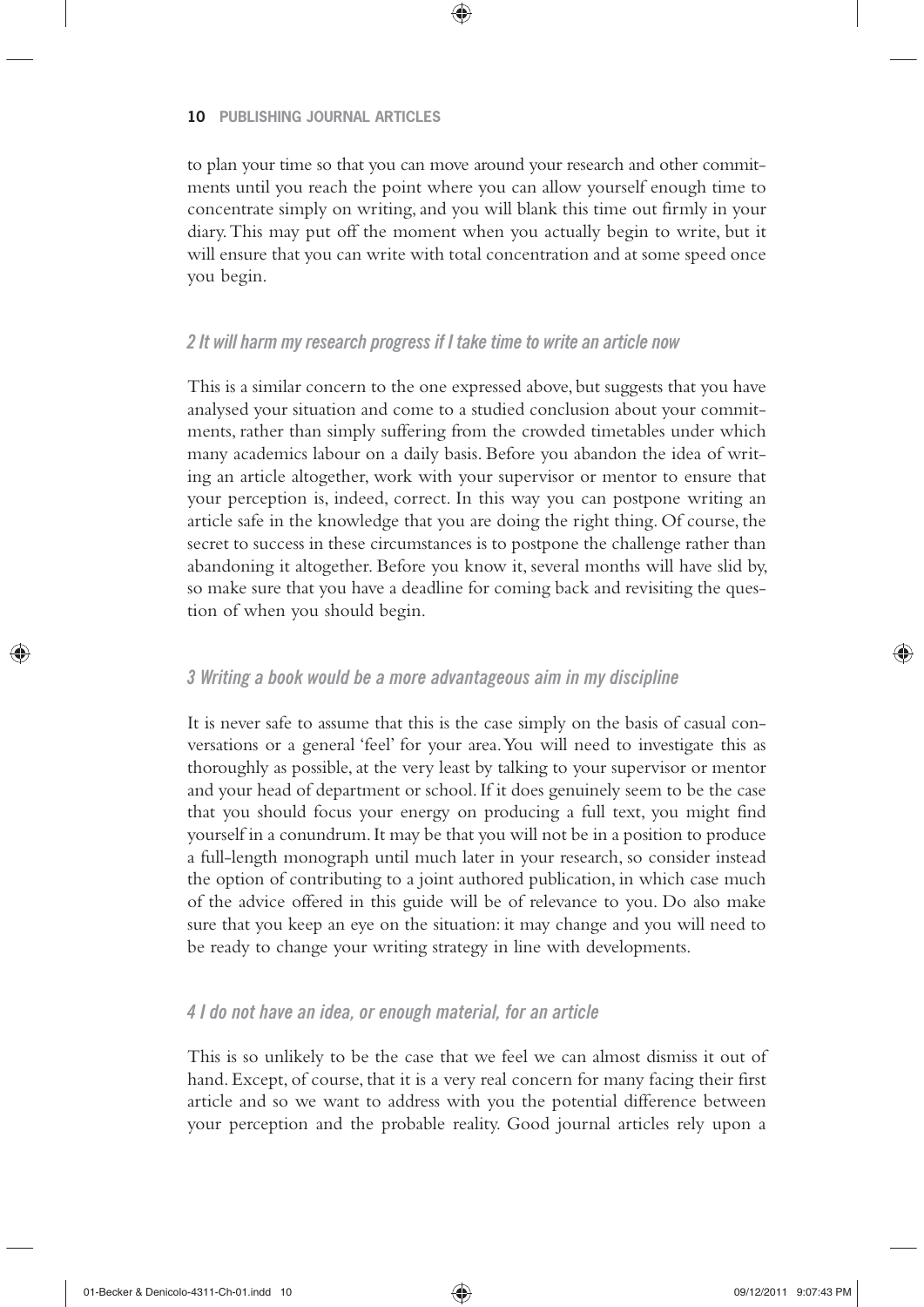good idea, based on a sound premise which can be supported by reliable evidence. That is all. If you look at it in this way, you will find that you already have all of these things in place.

◈

Having spent many years working with researchers we have learnt that the first of these, a good idea and a sound premise, are the key elements in article writing. You may have to spend a little time after making an initial plan gathering up more evidence or ordering the information that you have in order to show how well it supports your idea, but the fact that you will have collected and analysed less evidence than a scholar with many years' more experience does not disqualify you from writing an excellent article; it simply means that your article may have a narrower focus, and will not suffer at all from that.

If we have not yet convinced you, we hope you will be inspired by the next chapter of this guide, which will demonstrate for you the different ways in which you might find your ideas and how to work them up into an article.

#### *5 I do not know where best to try to place an article*

This is common to most scholars when they approach the challenge of writing an article, and it is a good reason to pause for a while. Until you know the journal and readership at which you are targeting your article, it can be disadvantageous to jump in. By doing the research (some of which is outlined in the next section of this chapter) you will not only get a better idea of how to nuance your article towards a particular readership, you will also be exposing yourself to the style of writing in different journals, and this is going to be useful to you once you actually start to write up the article. So, a pause here is appropriate, but a complete full stop is not. Do the research, find the right journal, and you are ready to move ahead.

# *6 I do not tend to write in short bursts and leave time to think between writing sessions; I prefer to produce a piece all in one go*

There are two distinct types of writer: those who enjoy mulling over an article for many months, occasionally writing a paragraph or two and never feeling (or assiduously ignoring) any pressure to complete it, and those who would find this an almost unbearable, tedious and counter-productive approach. It is vital, at this early stage, that you know which sort of writer you are. Thinking back to your previous experiences will help. Most of us tend to know whether we love the excitement of deadlines or always complete significantly before them, whether we enjoy late night writing so as to get something finished or would prefer to rest and begin again the next day, whether we tend to rely on

↔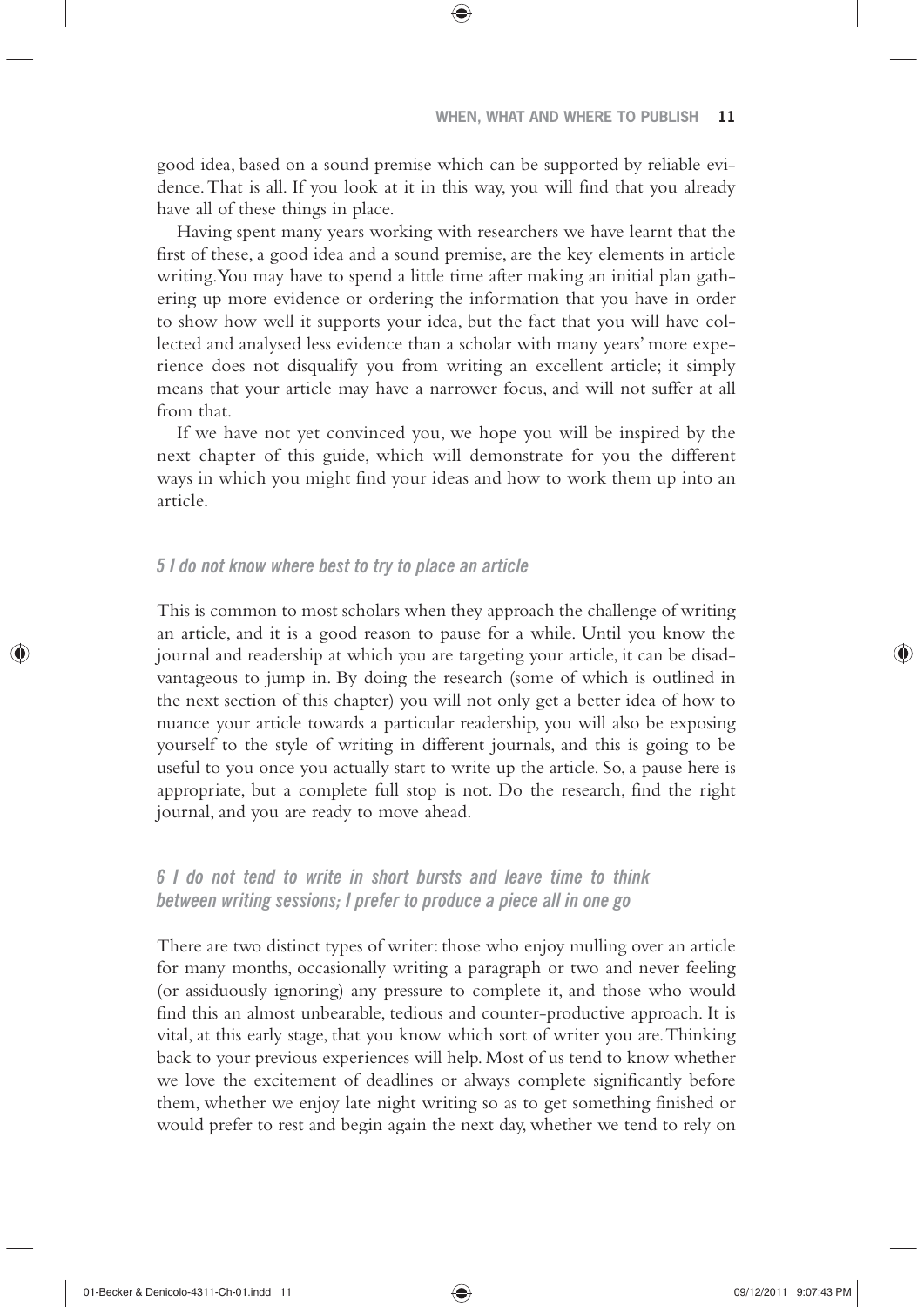adrenaline to get us through each challenge or would rather try to eliminate that aspect of the process.

⊕

If you are the former, a long-haul writer, you need to start as soon as possible so as to give yourself time to produce your article. Once it is complete you can be confident that it is the best you can achieve, having spent so long considering the topic, although there is a chance that you might never actually get around to finishing it. If you are the latter, a sprint writer, you run the risk of writing in such a rush that you will miss out salient points and not spot the omissions before you submit, so in your case we would advise you to delay writing until you have formed a painstaking plan and reviewed and revised it several times, just to ensure that you can write at speed and with confidence.

# **WHAT SHOULD YOU PUBLISH?**

You may already have a clear idea about the topic of your article and you may even have some draft material in place, but now is a good time to look anew at what, exactly, you plan to cover. This can seem simple, but the source of your material is often as important as the topic area at this stage of the process.

You will probably already have used and reused some of your material, perhaps by writing a draft chapter for your thesis and also covering similar material in a conference paper. You will also have material which has only been written up by you once, and some research which is little more than notes on findings. All academics live their lives in this state of flux: gathering, analysing, drawing some early conclusions, writing up a little, leaving some work alone to simmer whilst your mind ticks over, thinking about its implications. This is a good position to be in, as you can make creative choices about your source material for an article.

Our main injunction here would be to avoid the obvious, just for the moment, whilst you consider the advantages and disadvantages of the source material to which you might turn for your article. It is so easy (for researchers and their mentors alike) to simply assume that the best way to approach this is to rework a chapter of your dissertation or thesis. This might be the case, but it can also throw up more problems than solutions, so we outline here a range of options open to you, so that you can consider your best approach before you move on.

A word on terminology here: the terms 'dissertation' and 'thesis' can mean different things in different countries and between institutions. When we refer to a dissertation, we mean a substantial piece of written up research, perhaps 20,000 to 30,000 words in length and typically produced at master's level. A thesis, in this guide, refers to a more substantial piece of work, perhaps 80,000 to 100,000 words long, produced at doctoral level.

↔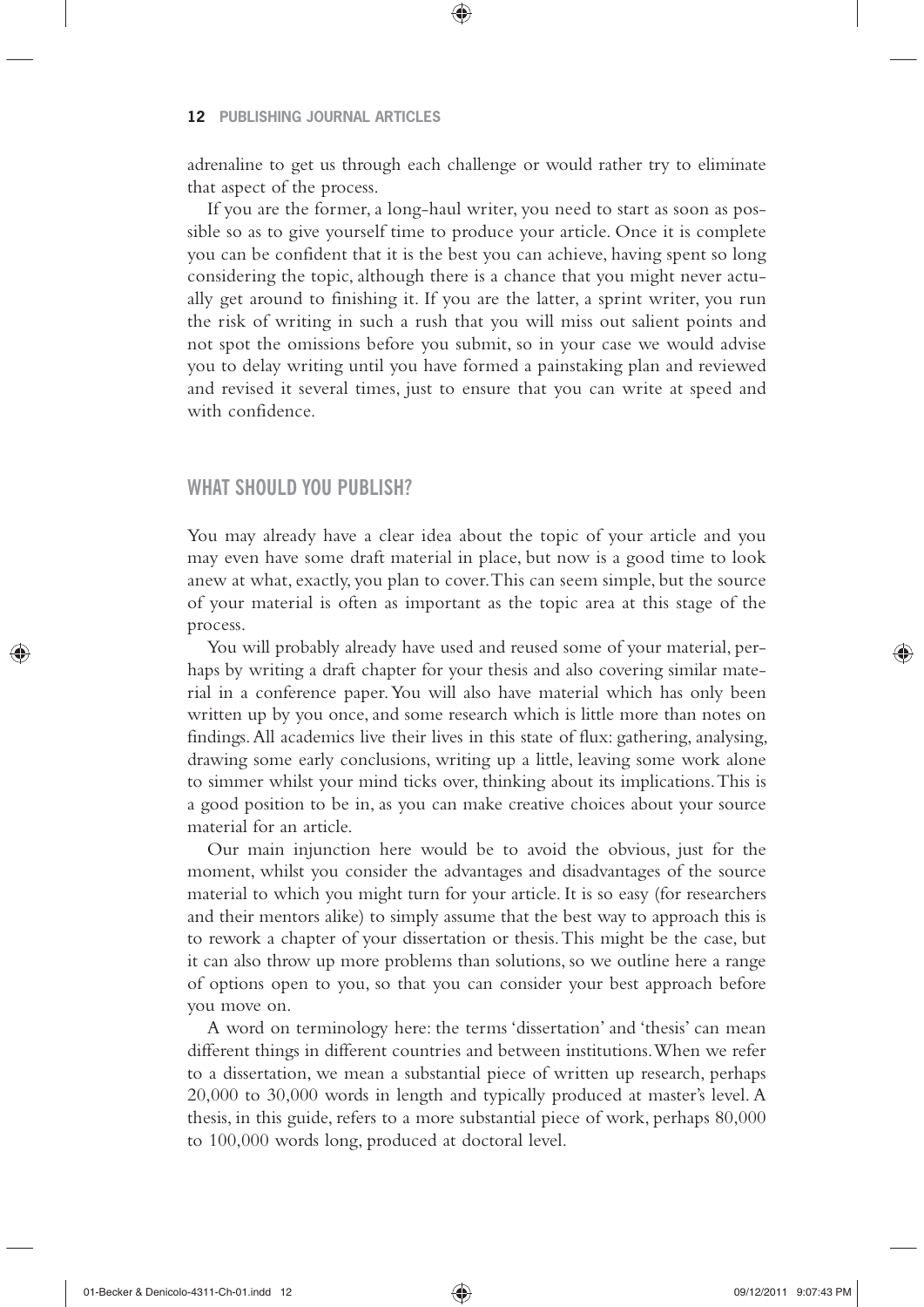#### **WHEN, WHAT AND WHERE TO PUBLISH 13**

# **A THESIS CHAPTER**

This is an obvious first choice, as the work is there already and adapting it can seem, at least initially, to be a far easier task than writing from scratch. In many cases this might be true, but there are advantages and disadvantages to this approach:

◈

## **ADVANTAGES**

- The material already exists in written form, so it is a safe place to start.
- You will already have crafted it beautifully, and you are proud of it.
- You can feel confidence in the conclusions you drew.

#### **DISADVANTAGES**

- You did not write the chapter for an article readership.
- You will have to recontextualise a section of the work and perhaps alter the style of writing.
- You might be too close to see how to do this, or be a little jaded with the topic.

# **A DRAFT CHAPTER**

If you are in a position where you are working on your dissertation or thesis now, or perhaps working on a monograph, you could take advantage of this, as long as you are aware of the ramifications:

## **ADVANTAGES**

◈

- The work is in flux, so breaking a section of it down and working it up into an article is perhaps easier than reworking a completed and polished chapter.
- The readership of the journal can be uppermost in your mind as you work it into an article from its original, draft form.
- $\bullet$  You will be confident in the material, and will enjoy working with it.

#### **DISADVANTAGES**

- It is very unlikely that you will be able to produce the article and then simply reinsert it back into the original piece of work: you will have to view this as a separate project.
- You might lose confidence in the organisation of the material in the original piece of work, once you have worked up an article from a draft chapter.
- As you will not have completed the original piece of work, you are laying yourself open to the chance that you would have changed your mind about some of your conclusions by its completion, which might leave you frustrated subsequently with the direction of the article which you will, by then, have submitted.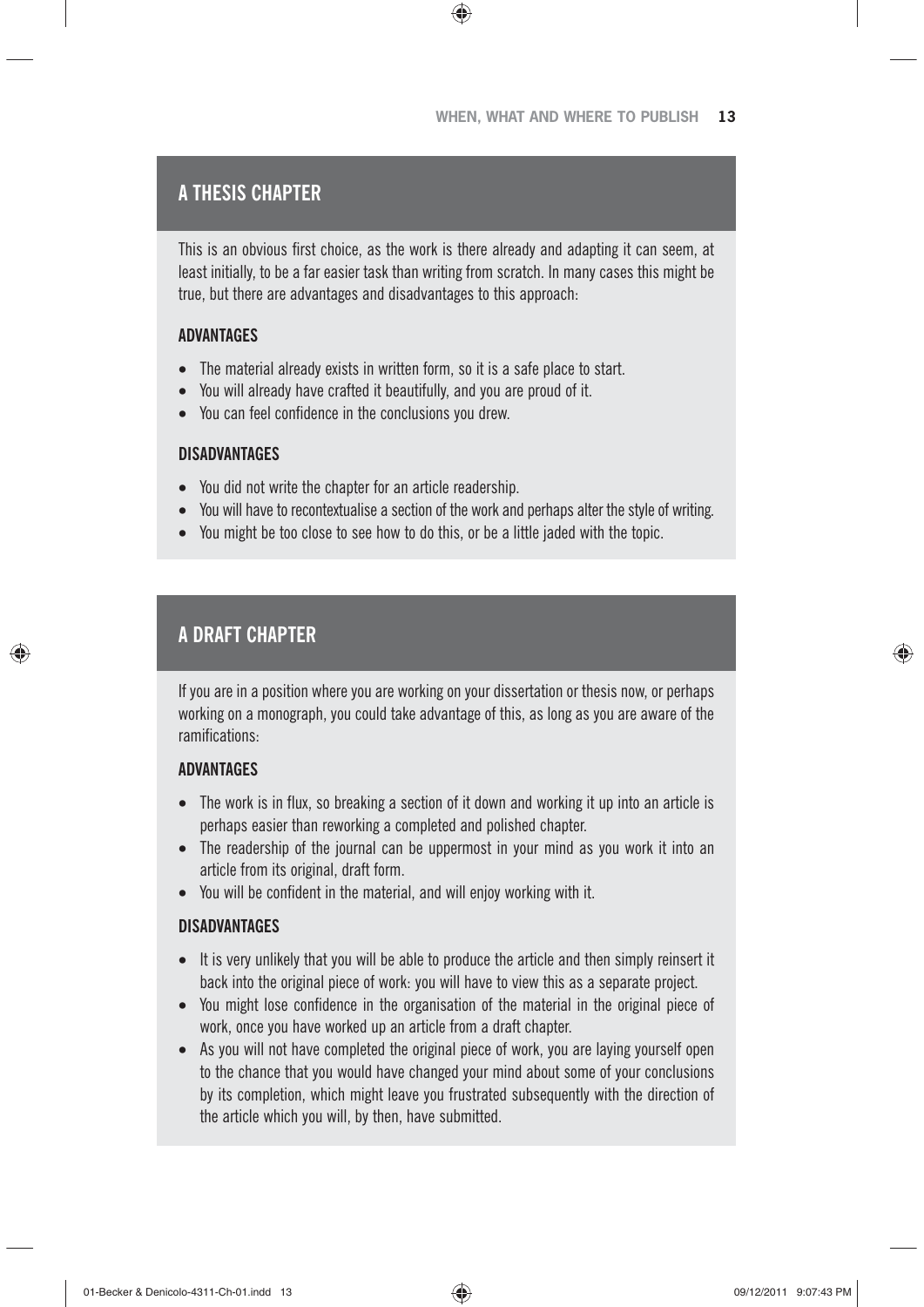# **NEW RESEARCH**

This moves us to the other end of the scale: the possibility of taking research which is not yet written up in any form:

⊕

# **ADVANTAGES**

- This will be exciting, as the ideas will be fresh in your mind.
- You will not need to adapt existing writing, which can be an arduous task.
- You can focus from the outset on your target readership.

# **DISADVANTAGES**

- This material might not have gone through the informal 'peer review' of discussion and analysis with your supervisor or mentor.
- You might feel less secure in all the facets of the material and your interpretations than in your completed work.
- You might feel, quite naturally, a little protective of material which has yet to be circulated widely.

# **OLD RESEARCH**

↔

Many of us have research material which we once used for purposes such as research proposals, research seminar presentations, teaching or similar. This is often in embryonic form and can be an extremely productive source of article material, but as always there are issues to consider:

## **ADVANTAGES**

- It is pleasing to think that you are wasting nothing in your academic journey.
- As this will be in embryonic form, you can craft it into an article relatively easily.
- You will gain confidence as you write by bringing your more mature knowledge and understanding to an earlier piece of research.

## **DISADVANTAGES**

- You may well have changed your mind about the conclusions you drew some time ago.
- Your more recent research material might diminish or even negate the relevance or validity of some aspect of the earlier research.
- You might be tempted to ignore both of these considerations and then waste your time planning and drafting what you finally realise will be a less than convincing article.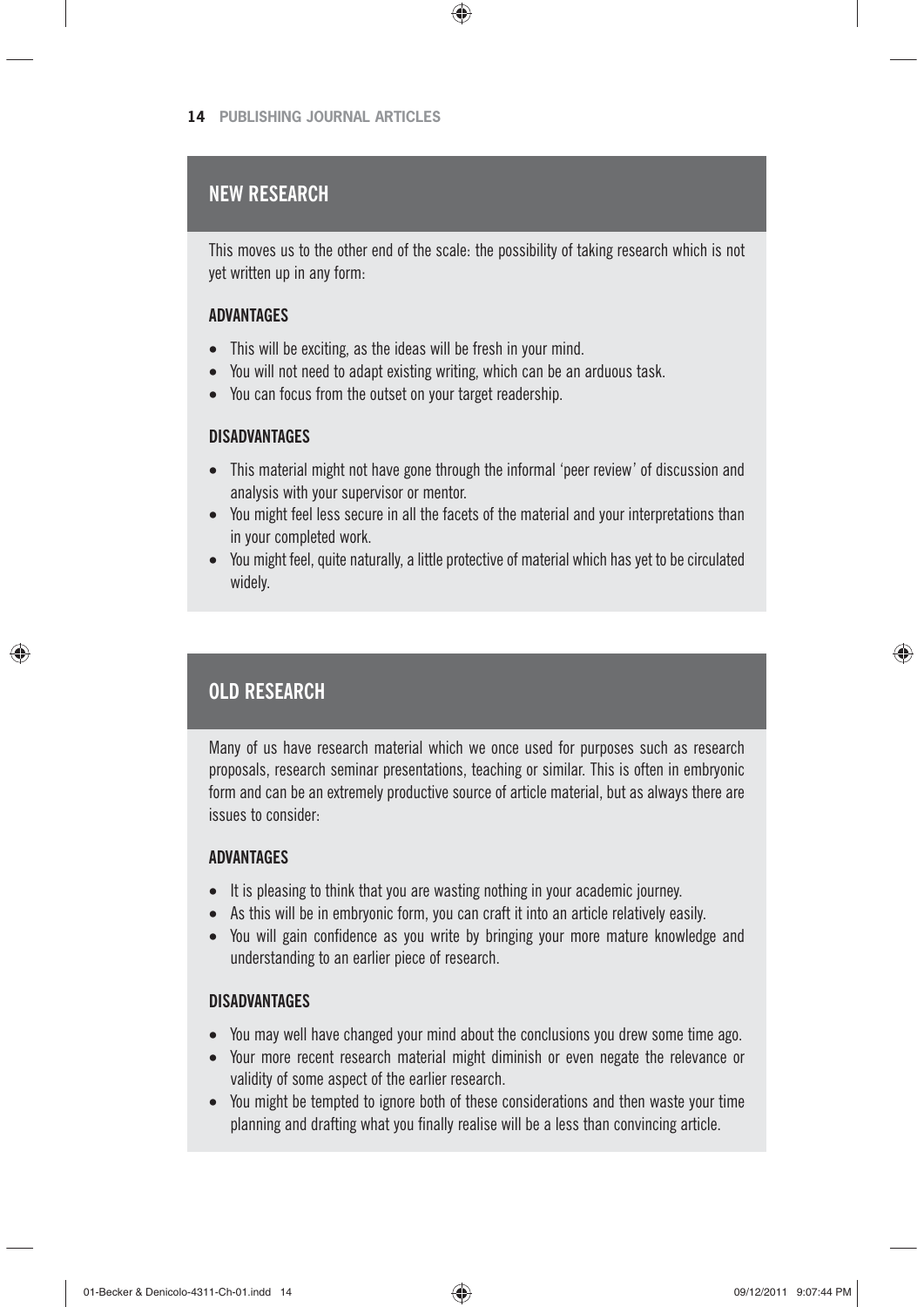# **SPARE RESEARCH**

This can be a delight: material about which you were enthusiastic, and which you perhaps worked up into a plan or an early draft, but which you then had to abandon because your research took a new direction. Now, it is sitting on your computer or in your notes somewhere, just begging to be turned into an article, once you have considered the pros and cons:

 $\bigcirc$ 

#### **ADVANTAGES**

- You will not have worked the material up so much that you have become bored with it.
- You will be able to disseminate an interesting idea to a wide audience.
- It might gain you feedback which could help you to develop it further in the future.

#### **DISADVANTAGES**

- Spending time on this material will take your focus away from your main area of research for a while, and might confuse your principal research direction.
- You might be tempted to try to develop it further after your article, when in fact it is a naturally end stopped area of research for you.
- Although you ostensibly abandoned it because it did not quite fit your purposes at the time, you will need to interrogate it thoroughly to ensure that it was not also flawed in some way.

# **JOINT RESEARCH**

◈

All joint research involves compromise. You will have decided with your research partner (or partners) both the direction of the project as it developed and the material which was to be included in the final outcome (perhaps an article, conference paper or more substantial piece of work). This can leave you brimming with ideas which were not explored at the time, or with material which was never used, so it seems like a good place to revisit for a journal article, with just a few caveats:

# **ADVANTAGES**

- The frustration of abandoning research material can be relieved by crafting it into a journal article.
- You have a wider context into which you can place the material, as there is already some output from the joint research endeavour.
- You can feel confident that the material has already, to some extent, been scrutinised by your peers.

*(Continued)*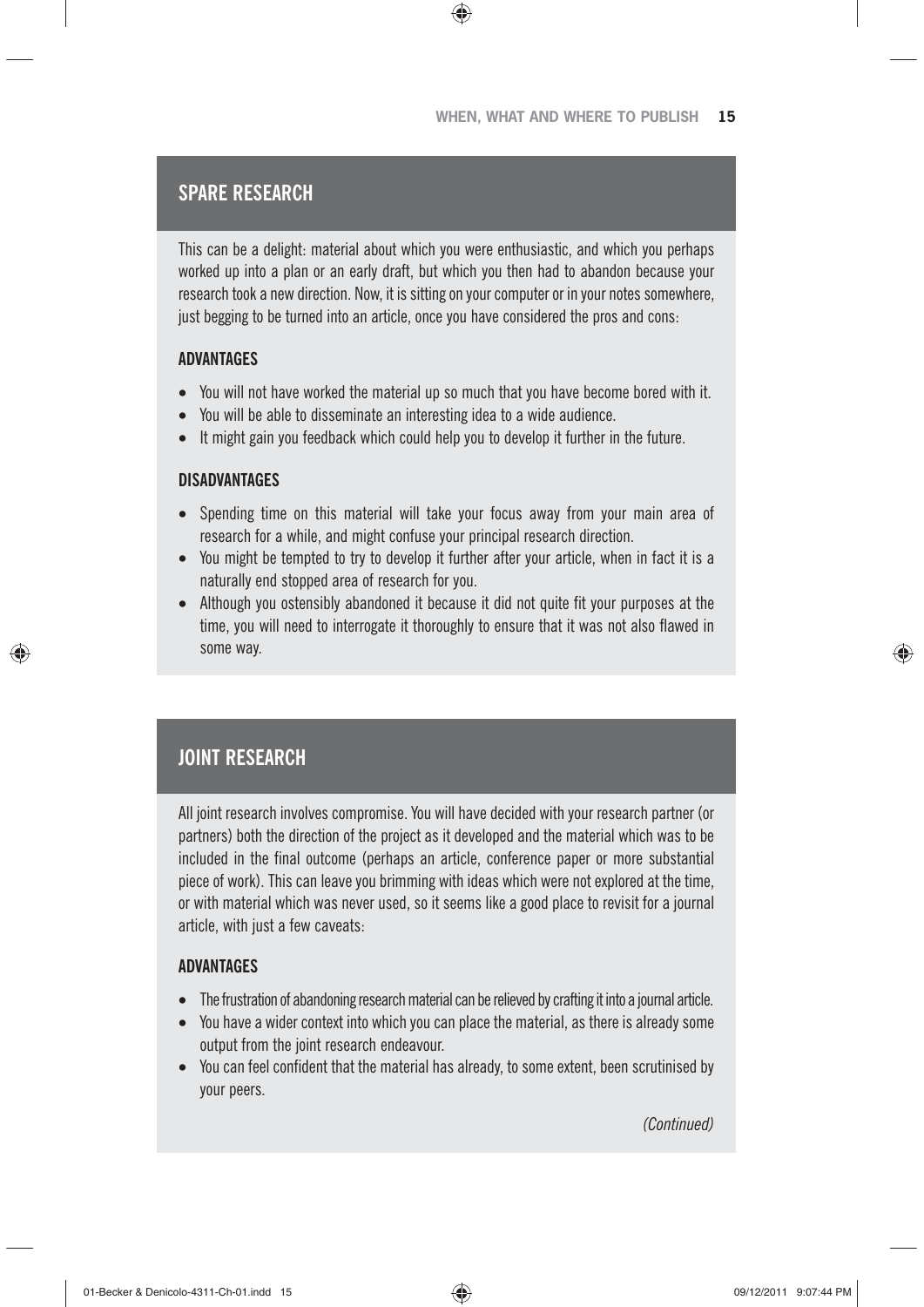## *(Continued)*

# **DISADVANTAGES**

• This can be dangerous ground. You absolutely must, without fail, consult your partner researchers before you even approach this research material again.

⊕

- Your research partners may already have used some of the material, which might compromise the article you have in mind.
- If you are aiming for a single authored article, returning to this material might jeopardise that objective. You will, of course, cite both the earlier output and your fellow researchers, but you might also find it necessary to work again with your partners. This could be a fruitful process, but might frustrate you if you really wanted to work alone on an article.

# **RESEARCH SEMINARS**

You are not always in control of which material exactly you will be working up for a research seminar. For the sake of collegiality you might well enter a research tangent and consider your research in a new light, or even conduct new research, simply in order to contribute to a research seminar. This can be a pleasure in itself, but can also bring the benefit of leaving you with material which you do not intend to use in a substantial piece of written output, but which could be used in an article:

# **ADVANTAGES**

⊕

- The research paper you gave might be in a slightly unfinished form, with bullet pointed discussion points, for example, rather than fully worked up paragraphs. This is ideal material for the beginnings of an article.
- You will have had the benefit of immediate feedback from your peers, in what is usually an informal and productive environment, and this will give you confidence in your material and a sense of how it might develop or be edited down for an article.
- If the research is slightly away from your usual research area, you might enjoy more options in terms of journals which might take your article, rather than relying on those traditionally associated with your principal research area.

# **DISADVANTAGES**

- When you come to review the seminar paper again, you might feel far less enthusiastic than you did at the time, because you have moved on in your thinking.
- People can be overly polite, and you might feel in retrospect that a minor comment offered quietly during the seminar actually undermines your entire hypothesis.
- If you moved away from your core research for the occasion, you might need to find new mentors for this area of research before you are happy to work it up into a finished article.

01-Becker & Denicolo-4311-Ch-01.indd 16 (a)  $\bigoplus$  09/12/2011 9:07:44 PM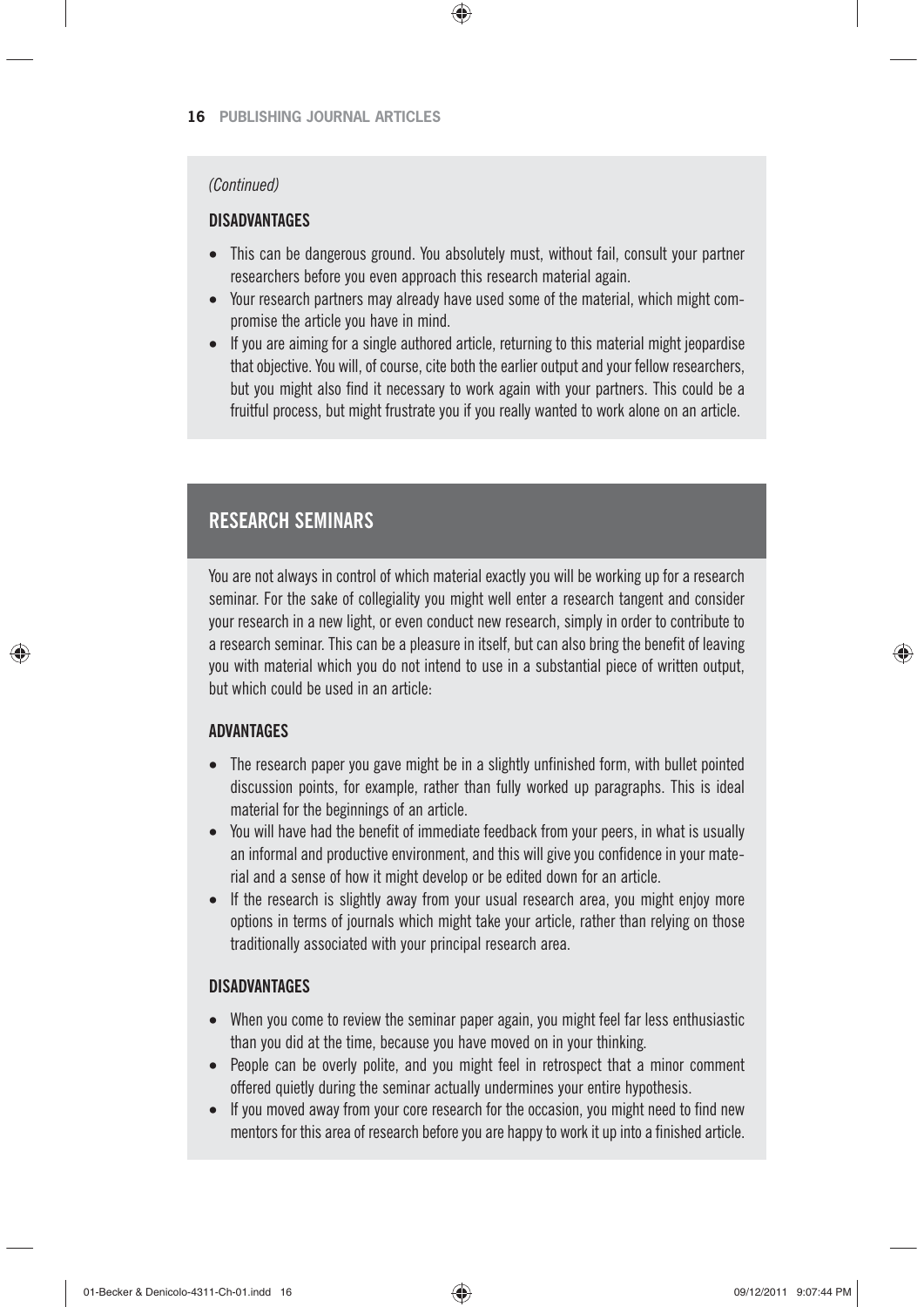# **CONFERENCE PAPERS AND PRESENTATIONS**

These are, without doubt, valuable sources of material for journal articles, as long as you are aware of the benefits and pitfalls:

⊕

## **ADVANTAGES**

- A conference paper or presentation usually contains about the right amount of material for a journal article.
- You have produced it with a relatively wide audience in mind, so it should suit the relatively wide readership of a journal.
- Your tone and approach should be right: immediate and gripping whilst being intellectually sound and persuasive.

# **DISADVANTAGES**

 $\bigcirc$ 

- You might have had your confidence in the material shattered by an unhelpful or even aggressive line of questioning at the conference. You will need to overcome this initial reaction if you are to reinterrogate the material and make a considered judgement on its value for a journal article.
- Material for a conference is often presented as a work in progress, and the conference audience will have been aware of this. Your journal article will not be the last word in this area of research, but it will need to include a greater sense of confidence and certainty about the value and interpretation of the research material.
- Giving a conference paper or presentation may have generated new partnerships and fresh ideas for joint publications or projects, and so you might want to reserve your position on publishing until you see how these prospects develop.

# **TEACHING MATERIAL**

This source of material for a journal article is surprisingly often overlooked, perhaps because it was never intended for publication, yet it can offer interesting publication possibilities, if approached in the right way:

## **ADVANTAGES**

- As with a conference paper or presentation, you will have tailored the material for a relatively wide audience.
- You will have received instant feedback, but from relatively non-expert audience members. The benefit of this is that they may have asked the obvious questions which a more specialised audience might overlook, but which journal readers may want answered.

*(Continued)*

01-Becker & Denicolo-4311-Ch-01.indd 17 (a) 09/12/2011 9:07:44 PM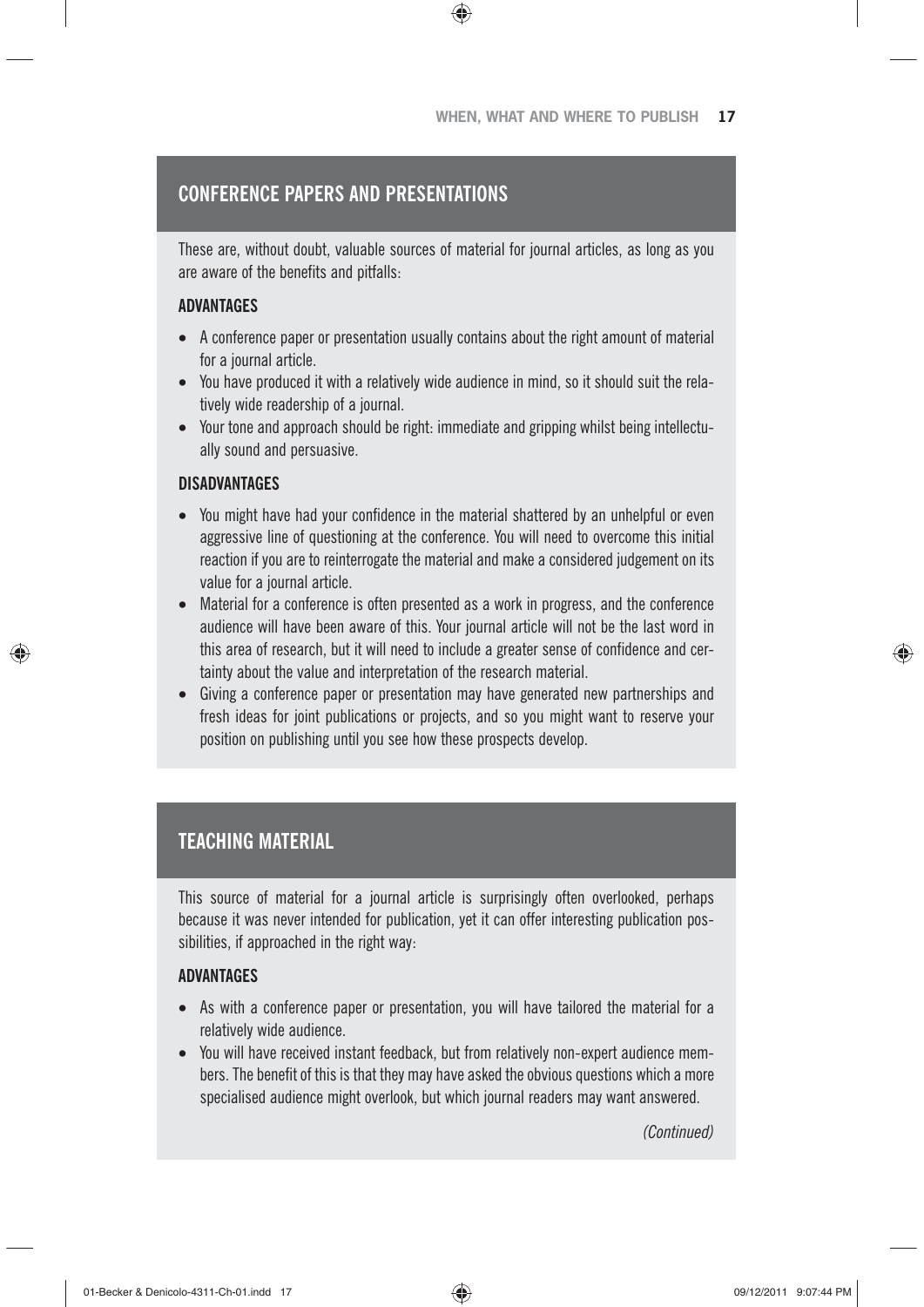## *(Continued)*

• You have had to produce context as well as hypotheses, which makes it perfect for a complete journal article.

❀

## **DISADVANTAGES**

- If you were teaching a session at a fairly basic level, the material might not be at the right level for your chosen journal and will need to be worked up again.
- If your material was targeted towards the needs of a particular course, this might provide a poor fit for your chosen journal.
- Because the material was used in a teaching context, you might find that your article naturally tends towards a more laboured explanation than is needed for a journal readership, with the consequence that your article can seem patronising or tedious.

From anecdotal evidence, we believe that the most common piece of advice offered to researchers considering writing a journal article is simply to rework a dissertation or thesis chapter. As you may have gathered from this section, we have some reservations about this approach. It may, indeed, be the best way forward for you, and it certainly has some advantages in terms of familiarity and academic rigour and review, but it can also cause problems. Our advice is not to dismiss this approach, but also to explore every option open to you. There is no 'perfect' body of material that will transform itself effortlessly into an article, but this is not necessarily a bad thing. You will want to make the article insightful, relevant and persuasive, and work undertaken to this end must be a good thing. The decision you make now is going to be vital not only to the ultimate success of your article, but also to the ease with which you can transform research material into an elegant and persuasive piece of writing, so time spent now on considering your options will pay dividends in the future.

# **WHERE SHOULD YOU PLACE AN ARTICLE?**

There can be a temptation to write an article and then to search around trying to find a journal whose needs seem perfectly to suit your article. This is rarely a productive way to approach the task. You will, of course, have an idea of the subject of your article, the range of material you aim to include, the argument you hope to develop and the conclusions you feel you could offer. However, by targeting your journal first, you can ensure that the way your article develops from this point on is nuanced at every stage to the needs of a clearly identified reader, and this is an important aspect of article writing.

↔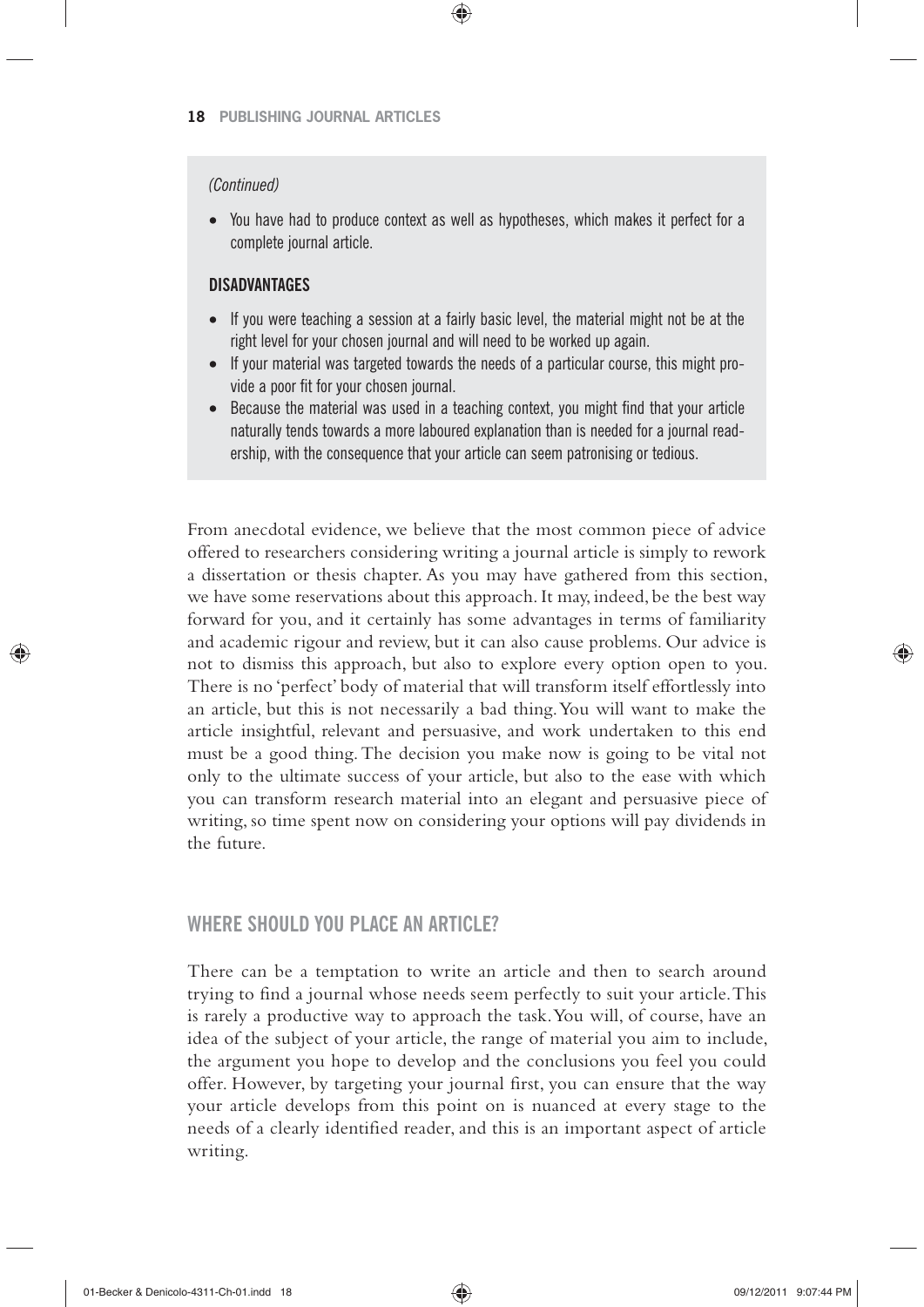Identifying the right journal for your work is often a challenge and there is no easy answer, but there are avenues you can pursue which will help to make the choice clear to you.

⊕

## **Ask your supervisor or mentor**

This seems an obvious starting point, and you may have had this discussion already. A word of warning though: it is worth considering how much, and how recently, your supervisor or mentor has published. In a genuine effort to help guide you, your supervisor or mentor might point you towards a journal in which he or she has published in the past, but if this was several years ago, the journal may have changed its direction significantly since then. Similarly, there is no guarantee that your supervisor or mentor has extensive experience of publishing journal articles, and he or she may not be able to give you the most comprehensive view on the subject. The answer to this dilemma is to canvass opinion from a wide range of sources: get as much information as you reasonably can, and then make your own judgement.

# **Your library/resource centre**

Although of course your library will not hold every journal which you might wish to target, a browse along the shelves and, more importantly, an online browse, will give you a good sense of what is out there. Be careful to avoid hunting just in your specialist area: there may well be more general journals which could offer you opportunities, so check the table of contents from back issues over several months of any that look even marginally likely to be of use to you.

# **Citations**

↔

Although disciplines vary in how much store they place in citations, it would be safe for you to assume that a journal which is cited regularly in scholarly output is going to be of interest to you, and this citation information is available online. As you develop your article, you will want to think in particular about a title which will have the widest possible appeal whilst still reflecting the content of the article accurately, and also your abstract, which needs to include keywords which would help other scholars find (and then cite) your article easily.

## **Career targets**

Journals will list their editorial board or panel, both in the hard copy and online, and this might be worth checking once you have narrowed your hunt

01-Becker & Denicolo-4311-Ch-01.indd 19 09/12/2011 9:07:44 PM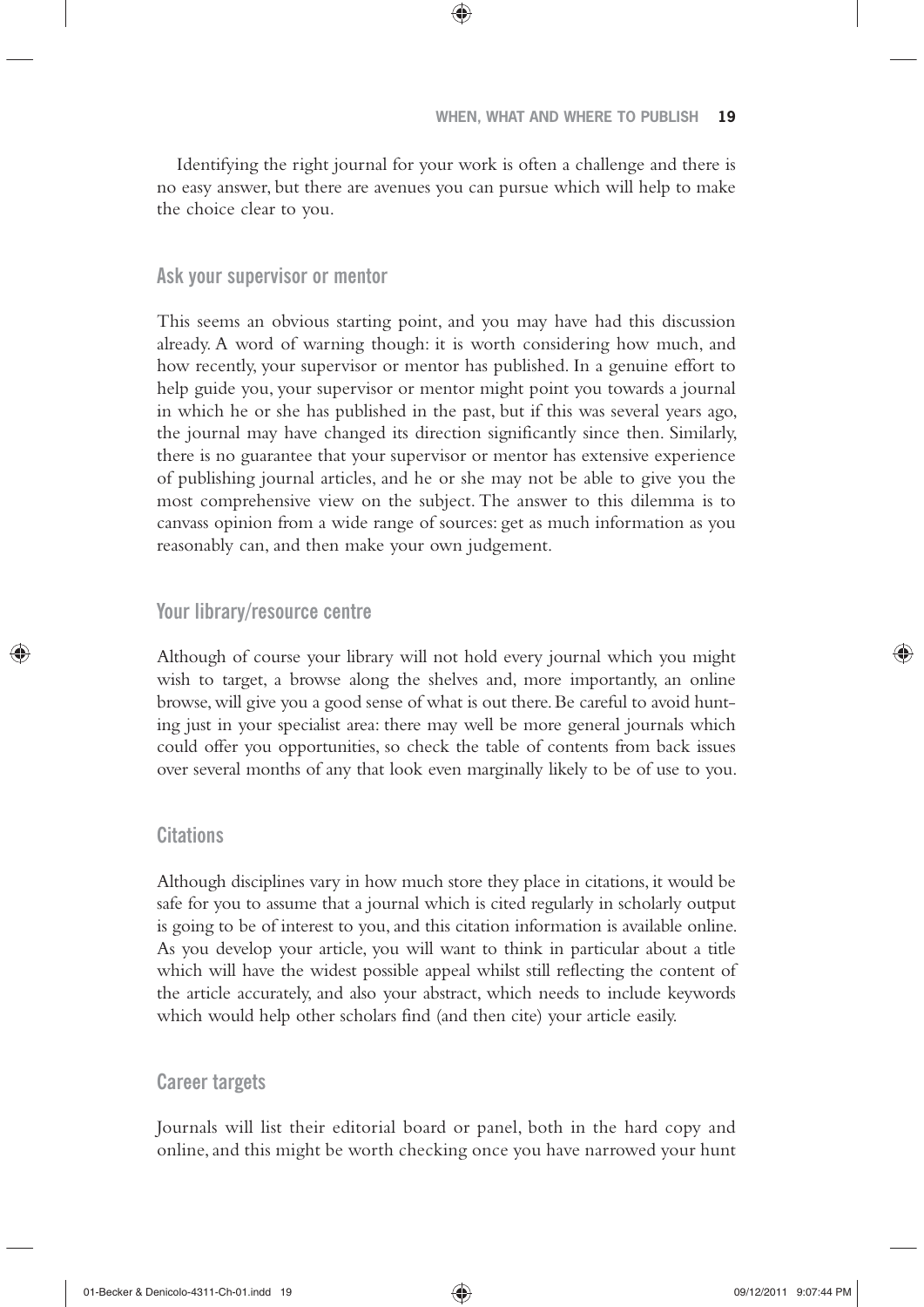down to a few likely journals. If you would like to showcase your work in an institution other than your own, submitting an impressive article could be the way to ensure that your name, and your particular field of work, gets noticed.

❀

#### **Longevity**

We would not want to urge you to target only the most long-lived and established of journals, as there is much to be said for targeting a new journal which more aptly covers your specialist area. The right journal for your material must be your first priority, but if you have a choice, then it makes sense to discuss with your supervisor or mentor whether a long-established or a more recentlyformed journal is the best option in your particular field.

#### **Contacts**

↔

It would be inappropriate (and probably disastrous) to approach a contact you have who happens to work on the editorial board or panel of a journal. However, if you do have a reliable contact who works for a journal in any capacity, you might want to discover anything you can about the general principles behind its decision making, such as whether it has any 'special issues' coming up, or whether it is about to branch off into a new direction.

# **Distribution**

Whilst all journals are available globally, they will all have an initial 'home territory' where they are published, and it might be that you are unknowingly biased towards the journals published in your country of study, because you are exposed to these regularly and feel a familiarity with them. You will need to think as widely as possible about your publication. If, for example, you are living and working in America, you will have a plethora of journals to choose from, but if you have carried out research on Italian religious iconography of the sixteenth century, you will also want to consider Italian-based journals. If you are considering writing an article away from a country in which you have some experience, make contact if you can with academics in your field who are already working in that country, to ask for their advice on the most appropriate journal to approach.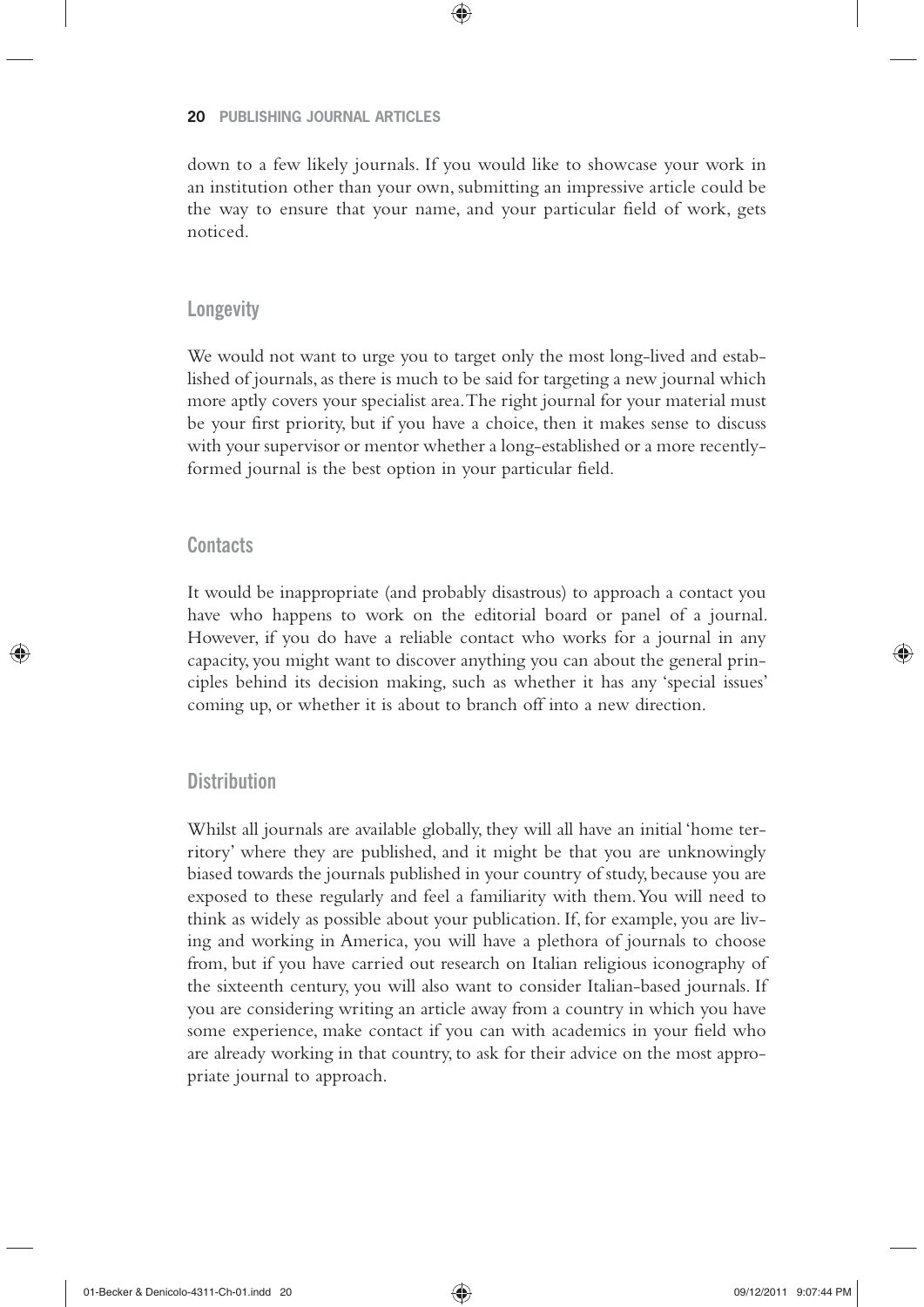# **Translation**

Linked to the point above is the possibility of translation. Not all journals remain in simply one language, and you might want to consider the translation and distribution possibilities, if you believe your article has an especially strong international appeal.

⊕

#### **Internet exposure**

Our first word of caution here, if you are attracted to a journal which publishes in both hard copy and online, is to ensure that it has impeccable credentials, that it is peer reviewed and that it is a respected outlet. Whilst hard-copy journals also appear online for subscribers, those which are only distributed online might be perceived as having a lesser claim to academic gravitas. This will inevitably change in years to come, with the probability that many journals will only be available online, but until that time comes you need to protect yourself from any imputation of going for the potentially less esteemed option of online only publications, at least for your principal articles. This does not, of course, preclude you from publishing online occasionally – it can be an excellent way to raise awareness of your research – but you must approach this option with care (see especially Chapter 9 of this guide).

# **OPEN ACCESS**

↔

Whilst we have mentioned above the possibilities provided by journals which publish online as well as in hard copy, there is also another trend to consider: open access journals. The concept behind these is simple: they are intended to be free for the reader at the point of consumption, and are funded by institutions, research grants, research councils, and government bodies. These open access outlets are an excellent way for scholars to reach their readership speedily (no printing delays) and so to foster a community of scholarship. They can also be read by those in your field without the limitations of libraries having restricted funding for journals. Despite being free to access, they are not amateur productions: articles are still peer reviewed and can be of the highest standard. As with all publishing ventures you need to approach this option with your eyes open: make sure that you are working with an open access outlet which you can trust and which will further your career and promote your research appropriately. Always ensure before you go ahead that you are very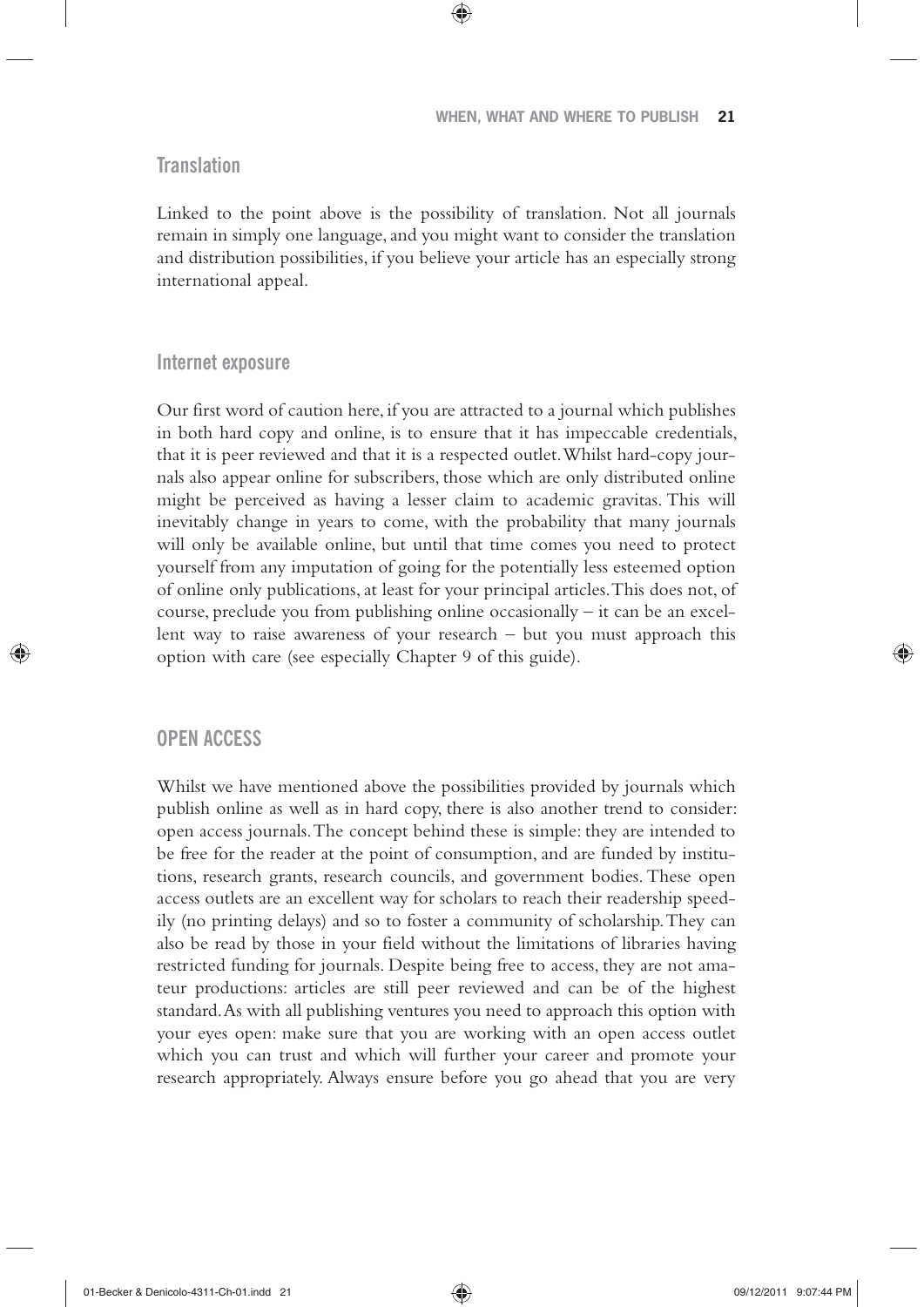clear about how publication in this online form will affect your intellectual property rights. Major journal publishers, such as SAGE, are involved in this movement, so there will be no need for you to compromise professional quality and integrity in order to gain a wide and immediate readership.

❀

## **Content slant**

It is not usually simply the nature of your research which will be of interest to a journal, but your treatment of that research. Journals tend to represent a particular viewpoint on a subject area, displaying an interest in certain aspects of the topics within their purview and publishing articles which fall within a particular remit. The only way to ensure that your article is the 'right' type of article for a journal is to read as many back issues as you need to explore until you get a good feel for what would be particularly appealing to that journal. This has added benefits in that you will soak up the general writing style and format which tend to be favoured by that journal, as well as some inspiration for topic areas of your own. The reason this reading research is so important is that, too often, scholars feel disappointed when their work is rejected when in reality they have produced an excellent article which is entirely worthy of publication, but they have targeted a journal whose editorial board feels that it is not a good fit with its publication agenda.

# **Speed of publication**

↔

This should not be a main factor in your decision making, but it is at least worth glancing at the speed at which an article is likely to progress from submission to publication. The simple answer is always 'too long', but established academics are used to this lengthy timeframe and it is unlikely to change in the near future. Although it might be a little frustrating to have to include an article on your academic CV under 'forthcoming' publications, it will not be a problem; what might be of more concern is the time it is likely to take from submission to a decision on acceptance of an article. This will not generally be a great concern to a scholar, but if you really need that publication at this stage in your career, and you need it in a hurry, it might have some bearing on your decision as you consider competing journals.

# **Editorial board or panel**

Again, this is of secondary concern to you, but you might just check on the published output of the members of the editorial board or panel. This might give you some clues as to the possible 'slant' of a journal, although you will

01-Becker & Denicolo-4311-Ch-01.indd 22 (a) 09/12/2011 9:07:44 PM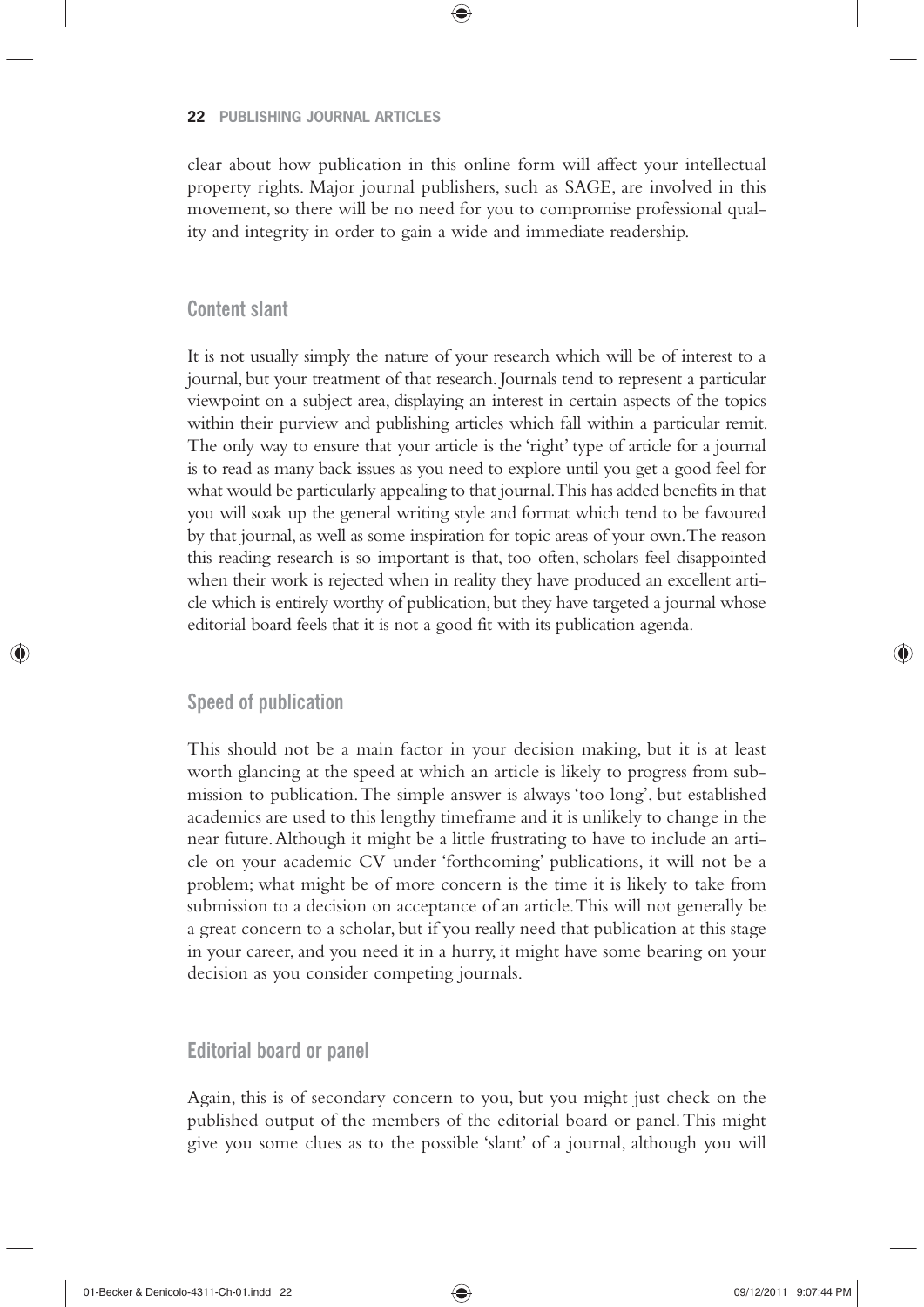only be able to take this as a possible guide: it is the journal contents which will be your primary concern.

 $\bigcirc$ 

## **Journal presence**

Certain journals will cause a 'buzz' in the academic world from time to time, as they perhaps change editorial direction or lend themselves to an emerging area of scholarly interest. Keep your ears to the ground: listen to which journals are being discussed at conferences or at your research seminars and be prepared to take the initiative and ask which journals your colleagues think are likely to be increasing their presence in the coming months. In this, do not ignore journals in a country other than the one in which you are currently working.

# **Specialist issues**

Journals will sometimes give over an issue to a particular topic and this could be good news for you. It might be that the journal will publish papers from an academic conference, or send out a call for articles through specialist research groupings. You need to make sure that you are a member of any special interest groups in your area of work: research groupings, regular symposia, conference email lists.

# **Networking**

⊕

Throughout this guide we will be urging you to ask for feedback on your article in various stages of its development. Your primary concern will be to gain feedback on the content, format and writing style, but you can also get a sense of how well your article might be received by journals in your area. Once you feel confident that your article is ready for submission, circulate it again asking for feedback on where you might place it. You will already have a target journal, and you will have written with this readership in mind, but being offered other possible journals once it is written gives you useful alternatives if your target journal is not as receptive as you had hoped.

Until this point your focus, naturally, has probably been on writing your article: this is the most immediate challenge you seemed to face. Now you will see that this is not so. Having a great idea for an article, and the material to support it, is an exciting moment. Planning and forming your article is also creative and satisfying. Even writing, whilst sometimes demanding, is under your control and a constructive process, but it is placing your article which is likely to be your greatest challenge. Spending time and energy researching journals and finding the perfect outlet for your work is not time wasted: it is

01-Becker & Denicolo-4311-Ch-01.indd 23 09/12/2011 9:07:44 PM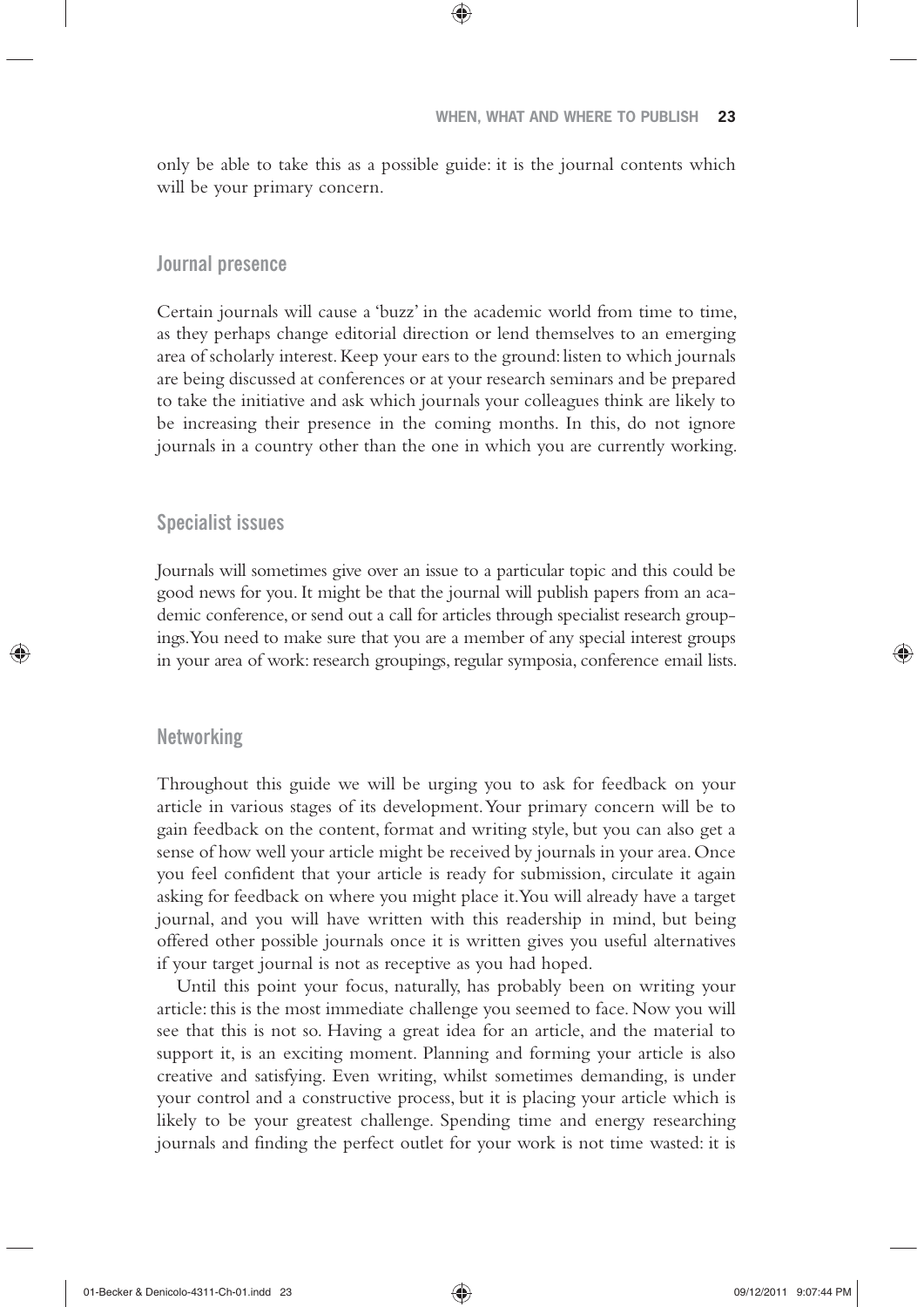an essential part of the process and one which you cannot afford to neglect. Finding the best journal at the best time will save you hours of wasted time and energy later, and will help hugely in the task we come to next: selecting a topic and adapting your work.

❀

# **YOUR ARTICLE AND YOUR ACADEMIC STANDING**

We have already asked you to consider, in brief, how the publication of an article might have a positive impact on your career, if you are working within academia. Here we want to consider two aspects of this in detail: impact and the REF (Research Excellence Framework), which has replaced the RAE (Research Assessment Exercise) in the UK. Similar organisations exist throughout the world, so the advice we are offering here will be of relevance to you wherever you are carrying out your research and publishing your results.

These two factors, impact and the REF, will undoubtedly have a bearing on your published output and you ignore them at your peril. It is no longer enough simply to publish what you like, where you like, and assume that this will be career enhancing in and of itself. Indeed, one could argue that this never was truly the case.

We would not suggest that you need to be constrained in all the plans you are making by either impact or the REF – that would make no sense either intellectually or practically; what we are suggesting is that you recognise and understand the effect these aspects of academic life will have on your published output. Unfortunately it is not possible in a guide of this length to explore and delineate every ramification of them (although a further book in this series will offer you this detail). What we can give you is a broad guide to how things work, a 'heads up' on how and when you should take them into consideration.

Let's look at 'impact' first. The inverted commas around that term are deliberate, indicative of both the importance this word has acquired in recent times and the complexity of interpreting it within the context of the REF. The idea itself is relatively simple: academic research output will be judged (and therefore, through the REF, funds will be allocated) in part by the impact it can be proved to have. In short, this means that, wherever possible, the research presented in a journal article, and the way that it is presented, must be shown to have an effect (cultural, economical, intellectual or educational) both within and beyond academia.

In some areas, this was always a reasonably easy task, as research led naturally to a benefit for the economy or could be shown, with little effort, to have an impact beyond the walls of higher education institutions. In other areas it is very much more difficult, but it still must be addressed. For the foreseeable future, it would just not make sense to ignore it.

↔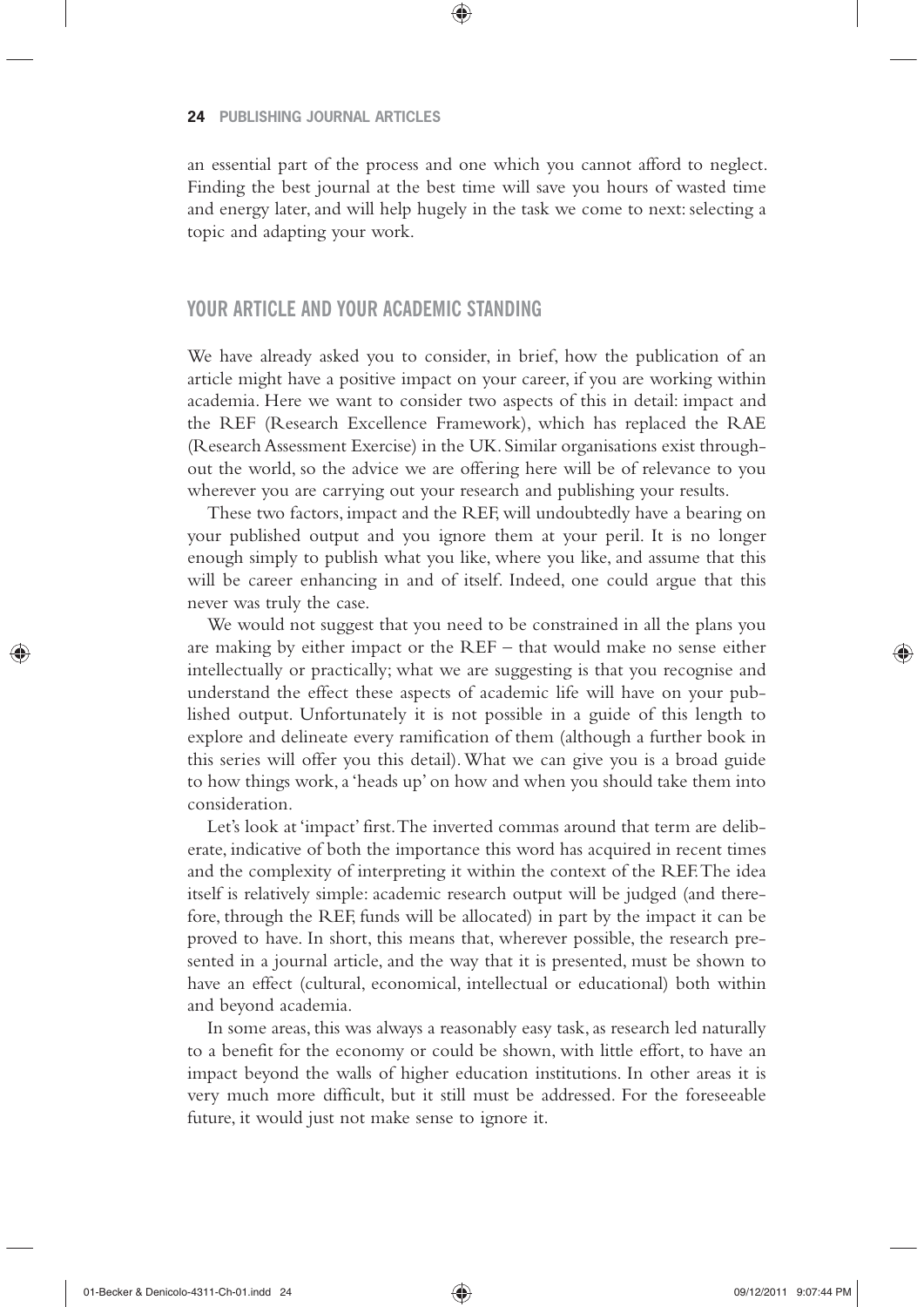If you are coming to the idea of impact anew, you might find it daunting, so here are some guidelines to help you:

❀

- 1 Rather than 'bolting on' the idea of impact once you have written the article, consider it in the early planning stages. This does not necessarily mean altering the content, but it might mean highlighting certain aspects of your research over others.
- 2 Consider impact in terms of *where* you publish. An article which you originally intended for a small, select publication might well have more impact if you were to consider submitting it to a different journal.
- 3 Think of your audience. No journal article is set in stone. You may be able to launch from one article to another, the second focusing on one aspect of your research which you feel sure will deliver more impact.
- 4 Understand the impact framework of your department. The research leaders in your department will be creating a research narrative for the REF, and impact will be part of that narrative. By working in conjunction with colleagues you may well find that your research fits nicely within a wider research grouping, which is being used to prove impact for your department's research output.
- 5 Seek advice. You will not be expected to work through this challenge on your own. There will be experts in your institution who will have studied the requirement documentation for impact carefully, and will be able to guide you in this area, so forget the idea of working in isolation to produce your perfect article: seek advice early and often.
- 6 Try not to panic. If you are not working in an area where impact is obvious (that is, your research is likely to produce patentable ideas, or have a direct impact on the world around you), you might be tempted to throw your hands up in despair, or to simply assume that nothing you have done so far is worth pursuing. This is not going to be the case. You will not need to abandon your plans for an article, nor will you need to produce something radically different from your first intentions. You simply need to factor impact into your thinking about the article.
- 7 Stay positive. As scholars we are all enthusiastic about our research, but the imposition of impact as a criterion can too easily lead us to assume that we just cannot compete, cannot produce anything from our research which is relevant to the need for impact. This leads, understandably, to a negative view of the process (which is just about bearable) but also, potentially, to us feeling negative about our research (and this certainly is not to be tolerated). You are dedicating years of your life to your research, so it must be important to you. All that the impact requirement is doing is asking you to reveal its importance to others and to show, where you can, that it is of benefit to the wider community. If you see this as a positive challenge it will make the whole process easier.
- 8 Be open to sharing. You may be used to disseminating your research in a narrow field of experts, and there is great pleasure to be gained from this. You are communicating with like minded individuals and enjoying the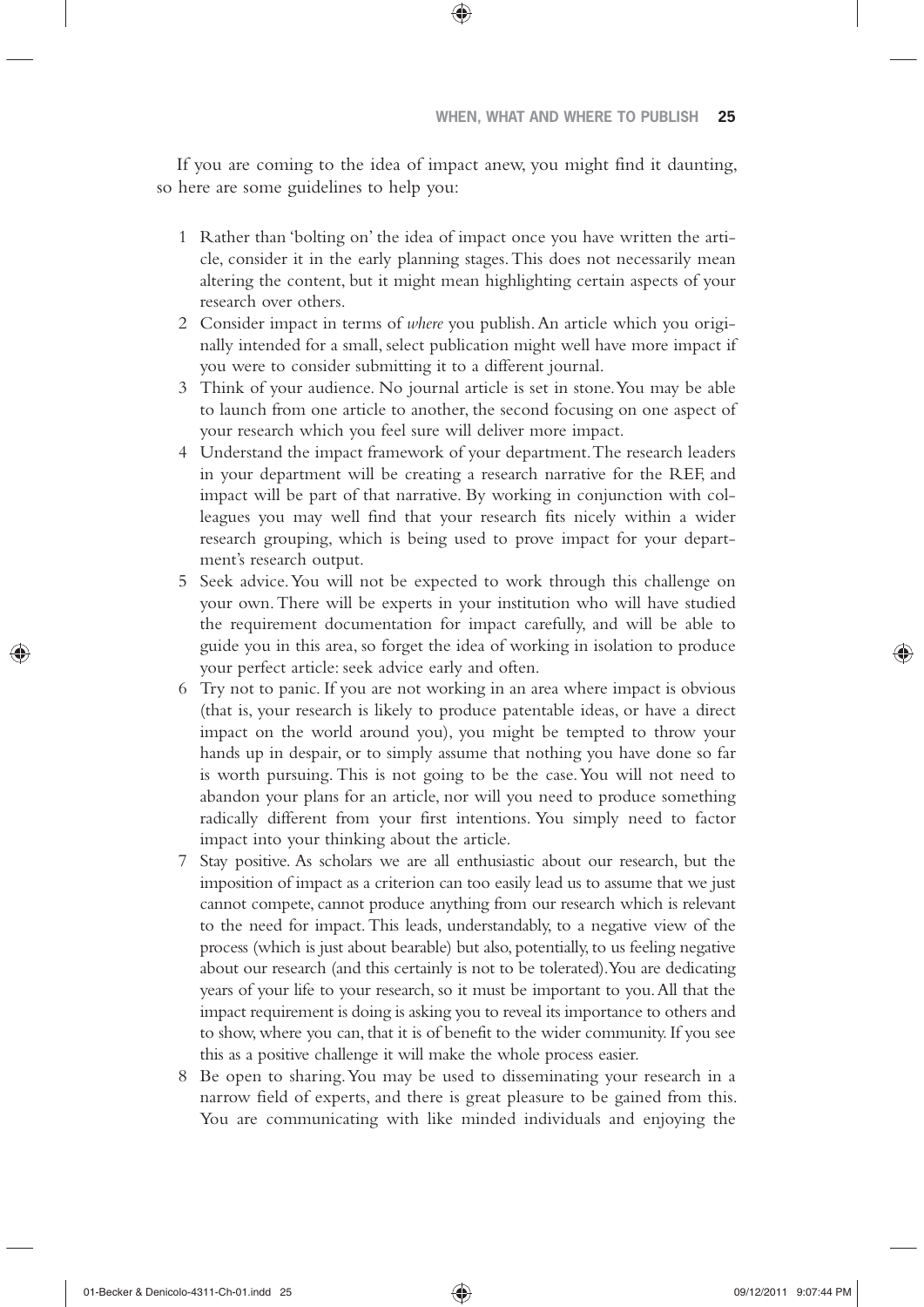challenges and benefits that this brings. However, this does not mean that you should be exclusive in your approach. Considering other outlets for your research, as we will suggest several times in this guide, can also bring benefits, as you see your work being considered more widely and having an impact on those who may not be in the tight circle of experts, but who will nevertheless benefit from the work you have done.

The REF is an integral part of lives as scholars, and it must become an embedded feature of your planning; this can be to your advantage. The process by which research output is judged in this way allows you to consider your work in the context of the wider world of academia, and to boost your career as a direct result of your publications. Periodically, your department will be judged on its publication performance (amongst other things, such as the vitality of the research environment) and you will naturally want to be part of this process. You will want to ensure that your publications are 'returned' as part of the REF submission, so you will want to do your best to ensure that you put the best face of your research forward.

If you were regularly producing excellent articles in leading journals in your area, along with a monograph and some chapters in prestigious publications, you could assume that you would be lauded within both your department and the REF process. However, for most of us it is more a case of being selective and using our time wisely to create output which will be of most benefit to our careers at every stage.

The REF makes judgements about the *quality* of your research and this is important. Although one would expect to see high quality research in a leading journal, this does not mean that it does not exist, in abundance, elsewhere. This means that, from your perspective, you should not assume that only a leading journal will do. Given the level of submissions to leading journals, and the inevitable level of rejection just because of the sheer volume of submissions, it is worth seeking advice on the strategic placement of your article.

Judgements are made by REF panels, and each panel might take a slightly different view of how to assess research excellence, albeit within the overarching guidelines of the process. With this in mind, it makes sense for you to talk to the research leaders and managers in your department to get a better idea of the view they are taking as to what will be most beneficial in terms of your department's submission.

The REF requires you to submit 'outputs', it does not specify that each output must be a huge monograph which is going to be the leading text in its field for years to come. It would be pleasing to produce this, of course, but again you must be canny with your time and effort and seek advice on which type of publication best suits the current position of your research and the other demands upon your academic life.

You will notice that in this discussion of impact and the REF we have urged you repeatedly to seek the advice of others, and this is perhaps the most important

↔